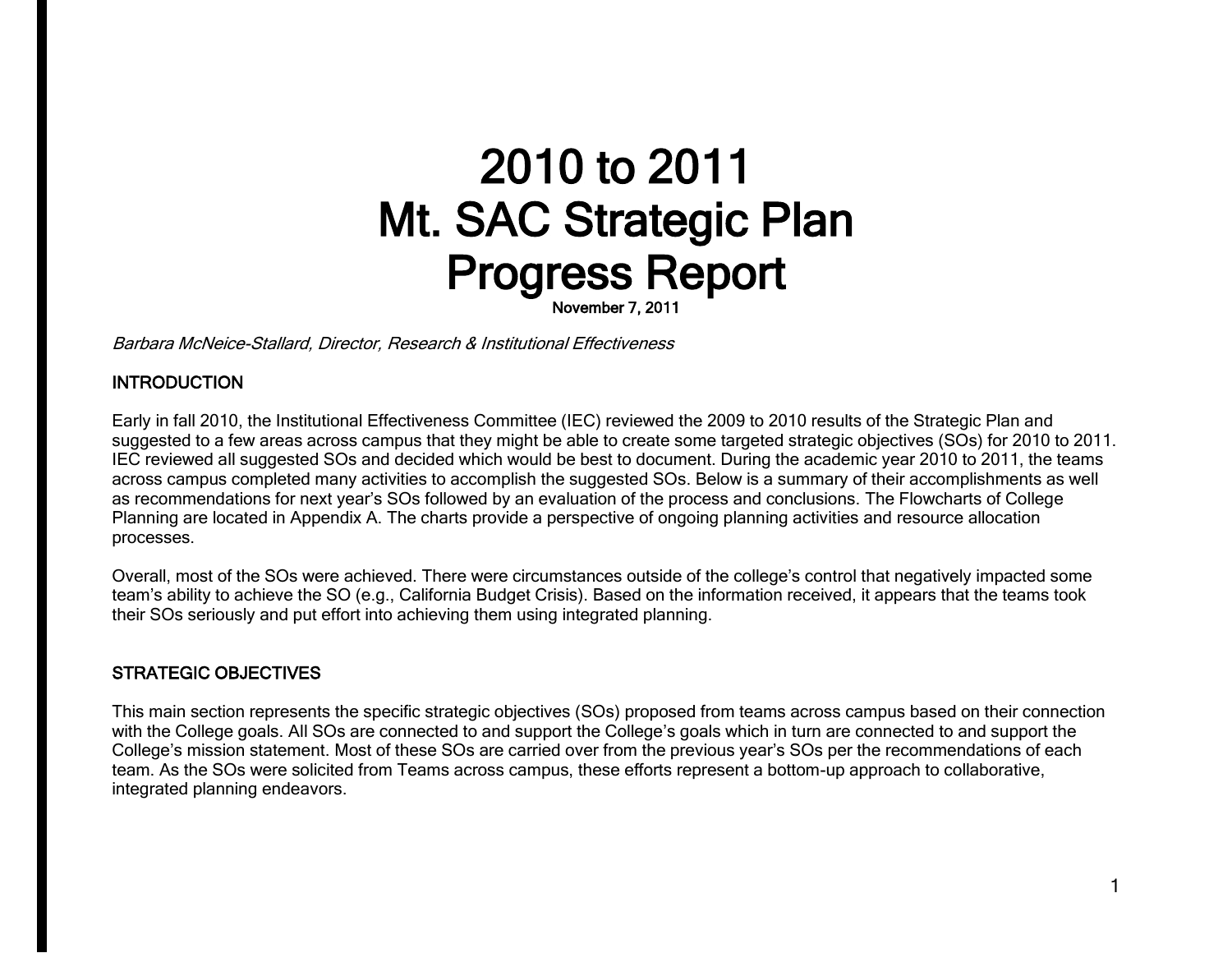# **College Goal 1: The College will secure funding that supports exemplary programs and services.**

| <b>Strategic Objectives:</b>                                                                                                                                       | <b>Status</b>                                                                                                                                                                                                                                                                                                                                                                                     |
|--------------------------------------------------------------------------------------------------------------------------------------------------------------------|---------------------------------------------------------------------------------------------------------------------------------------------------------------------------------------------------------------------------------------------------------------------------------------------------------------------------------------------------------------------------------------------------|
| Secure Foundation funding of \$1.8 Million in fiscal year<br>2010-2011 for scholarships, campus educational<br>projects and capital campaign. (Mt. SAC Foundation) | Objective was not met. With the Osher Foundation match, the Foundation created a \$2.2 million<br>endowment for scholarships that resulted in approximately 110 scholarships of \$500 - \$1,000 each in<br>perpetuity.                                                                                                                                                                            |
|                                                                                                                                                                    | Recommendation for next year: Re-written SO:                                                                                                                                                                                                                                                                                                                                                      |
|                                                                                                                                                                    | Secure Foundation revenue of \$780,000 in fiscal year 2011-2012 for scholarships, campus educational<br>projects and capital campaign. (Mt. SAC Foundation)                                                                                                                                                                                                                                       |
| Maintain an average funding success rate of no less                                                                                                                | Objective is ongoing.                                                                                                                                                                                                                                                                                                                                                                             |
| than 80%, defined as number of grants funded divided<br>by number of proposals submitted. (Grants Office)                                                          | During FY 2009-10, of the 16 new proposals submitted, three (3) were not funded, for a funding success<br>rate of 81.25%. These funded grants totaled \$4,164,095.                                                                                                                                                                                                                                |
|                                                                                                                                                                    | During FY 2010-11, of the 15 new proposals submitted, three (3) were not funded. However, since two<br>(2) are still pending, it is not yet possible to determine the funding success rate for the fiscal year.<br>Disregarding those proposals that are still pending, the funding success rate is currently 77%. These<br>funded grants totaled \$5,184,949.                                    |
|                                                                                                                                                                    | Recommendation for next year: With very few state funding opportunities, the college will continue to<br>apply for more federal grant opportunities. These grants are far more competitive, and the applications<br>are more complex and time-consuming. With that in mind, it may cease to be feasible to have an<br>objective targeted at 80% funding success rate. Suggested SO for next year: |
|                                                                                                                                                                    | Maintain an annual return-on-investment (ROI) of at least 15:1. ROI is defined as FY grant funding<br>amount divided by FY Grants Office operating budget.                                                                                                                                                                                                                                        |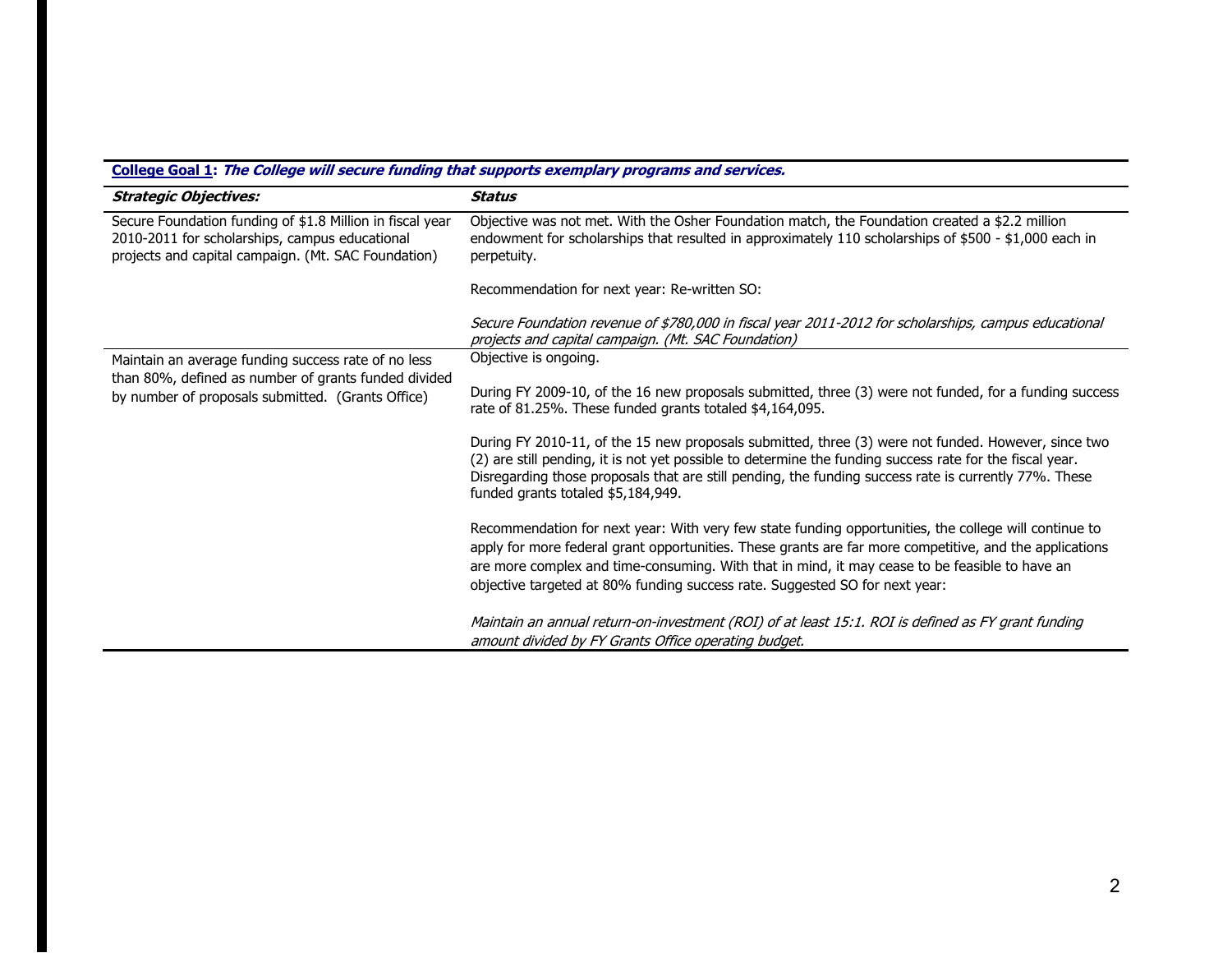| <b>Strategic Objectives:</b>                                                                                                                       | Status                                                                                                                                                                                                                                                                                                                                                                                                                                                                                                                                                                       |
|----------------------------------------------------------------------------------------------------------------------------------------------------|------------------------------------------------------------------------------------------------------------------------------------------------------------------------------------------------------------------------------------------------------------------------------------------------------------------------------------------------------------------------------------------------------------------------------------------------------------------------------------------------------------------------------------------------------------------------------|
| By 2015, the College will improve the average student<br>success rate for distance learning courses by 2% over<br>the 2008 baseline. (Instruction) | Objective was met.                                                                                                                                                                                                                                                                                                                                                                                                                                                                                                                                                           |
|                                                                                                                                                    | Our 2008-09 baseline figures showed an overall success rate in traditional classes at 68.1%, compared<br>to 61.4% in hybrid classes, trailed by 56.6% in online classes. In 2010-11, pattern persists with a<br>notable difference: student success rates increased across all three delivery modes.<br>For fall and spring semesters, the average success rate in traditional classes is 77.5% (a 9.4% increase<br>over 2008-09), compared to 70.4% in hybrid classes (a 9% increase over 2008-09), trailed by 67.7% in<br>online classes (an 11.1% increase over 2008-09). |
|                                                                                                                                                    | For summer and winter terms, the average success rate in traditional classes is 78.9%, compared to<br>77.8% in hybrid classes, trailed by 66.1% in online classes. It is useful to examine six-week<br>intersessions separately from primary semesters since the duration and pace of intersession classes are<br>two additional variables which may affect student success.                                                                                                                                                                                                 |
|                                                                                                                                                    | Recommendation for next year: Although this Strategic Objective is theoretically met, it is recommended<br>that the college keep this SO through 2015 to continue to monitor student success in distance learning<br>classes.                                                                                                                                                                                                                                                                                                                                                |
| 65% of students enrolled in the 2010 Summer Bridge<br>Program will complete six or more units in spring of<br>2011. (Student Services)             | Objective was met.                                                                                                                                                                                                                                                                                                                                                                                                                                                                                                                                                           |
|                                                                                                                                                    | Recommendation for next year: New SO:                                                                                                                                                                                                                                                                                                                                                                                                                                                                                                                                        |
|                                                                                                                                                    | 85% of students enrolled in the 2011 summer Bridge Program will successfully pass their English or<br>math Courses (Student Services).                                                                                                                                                                                                                                                                                                                                                                                                                                       |
|                                                                                                                                                    | Students who participate in a learning community will have success rates of 10% higher than a<br>comparison group (Student Services).                                                                                                                                                                                                                                                                                                                                                                                                                                        |

# **College Goal 2: The College will prepare students for success through the development of exemplary programs and services.**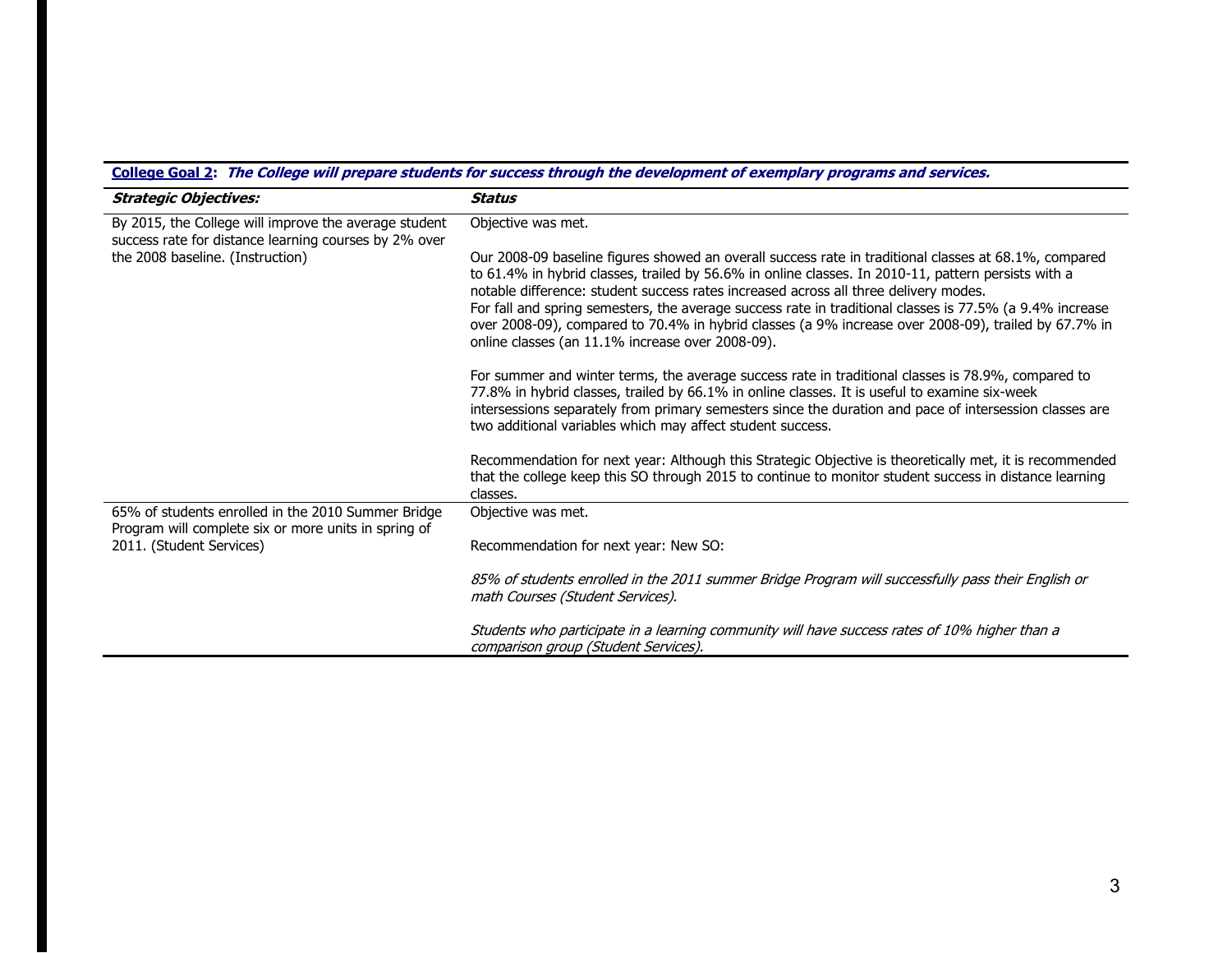**College Goal 3: The College will improve career/vocational training opportunities to help students maintain professional currency and achieve individual goals.** 

| <b>Strategic Objectives:</b>                                                                                                                                                                                           | <b>Status</b>                                                                                                                                                                |
|------------------------------------------------------------------------------------------------------------------------------------------------------------------------------------------------------------------------|------------------------------------------------------------------------------------------------------------------------------------------------------------------------------|
| For 2010-11, the following College programs will<br>achieve a pass rate of 90% or higher for its graduates<br>on the national licensing and certification: Psych Tech,<br>Emergency Medical, and Aircraft Maintenance. | Objective was partially met.                                                                                                                                                 |
|                                                                                                                                                                                                                        | Airframe & Powerplant (National) 100%                                                                                                                                        |
| Respiratory Therapy, Nursing and Histotechnology).<br>(Instruction)                                                                                                                                                    | Respiratory Therapy Program<br>2009 National and State Exam Pass Rate - 100%                                                                                                 |
|                                                                                                                                                                                                                        | 2010 National and State Exam Pass Rate - 100%                                                                                                                                |
|                                                                                                                                                                                                                        | Emergency Medical Services-state and national 2009 - 2010 100%                                                                                                               |
|                                                                                                                                                                                                                        | Nursing (State) 2009-10 94.08% pass rate.                                                                                                                                    |
|                                                                                                                                                                                                                        | Histotechnician Training Program (National) Average pass rate of all HT exams 94.8%                                                                                          |
|                                                                                                                                                                                                                        | Psychiatric Technician Program (State) pass rate for 2010 87%                                                                                                                |
|                                                                                                                                                                                                                        | Registered Veterinary Technician California Veterinary Medical Board 2009 pass rate 81.8% and the<br>National Registered Veterinary Technician's exam 2009 pass rate is 100% |
|                                                                                                                                                                                                                        | Recommendation for next year: Remove SO.                                                                                                                                     |
| During the 2010-11 academic year, the College will<br>determine the number of programs with vocational                                                                                                                 | Objective was met.                                                                                                                                                           |
| TOP codes meeting a two-year review cycle, develop a                                                                                                                                                                   | The Assistant Curriculum Liaison drafted a plan and presented it to the Business and Tech & Health                                                                           |
| plan to ensure all programs with vocational TOP codes<br>are on a two-year review cycle, and based on the plan,                                                                                                        | Divisions. The plan is currently under review at Curriculum and Instruction Council and will be<br>implemented pending approval by the Academic Senate.                      |
| phase in a two-year review process for all vocational                                                                                                                                                                  |                                                                                                                                                                              |
| TOP codes during the 2010-11 review cycle.<br>(Instruction)                                                                                                                                                            | Recommendation for next year: Revise SO as follows:                                                                                                                          |
|                                                                                                                                                                                                                        | In 2011-12, the college will begin the two-year review process for all vocational TOP codes.<br>(Instruction)                                                                |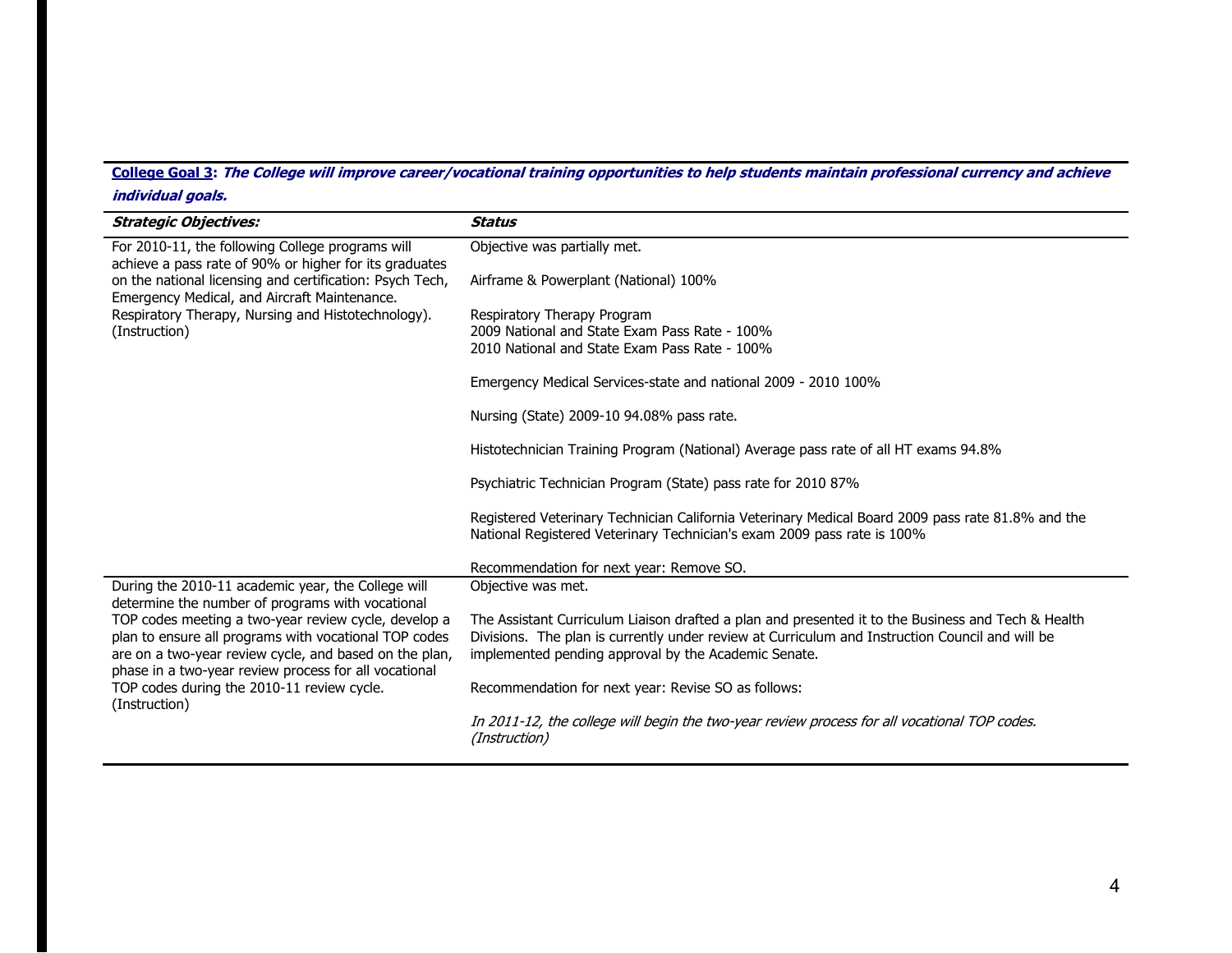#### **College Goal 4: The College will improve the quality of its partnerships with business and industry, the community, and other educational institutions.**

| <b>Strategic Objectives:</b>                                                                                                | Status                                                                                                                                                                                                 |
|-----------------------------------------------------------------------------------------------------------------------------|--------------------------------------------------------------------------------------------------------------------------------------------------------------------------------------------------------|
| The President will meet with all local school<br>superintendents at least once during 2010-2011.<br>(President's Office)    | Objective was not met. Dr. Nixon met with Hacienda La Puente and held an annual joint Mt. SAC Board<br>dinner with most superintendents and their Board members.                                       |
|                                                                                                                             | Recommendation for next year: Keep the same SO.                                                                                                                                                        |
| Increase by 25% the number of business and industry<br>supporters and partnerships with the Mt. SAC                         | Objective was not met.                                                                                                                                                                                 |
| Foundation in fiscal year 2010-11 (Mt. SAC<br>Foundation)                                                                   | Recommendation for next year: Re-write SO:                                                                                                                                                             |
|                                                                                                                             | Increase by 25% the number of business and industry supporters and partnerships with the Mt. SAC<br>Foundation in fiscal year 2010-11 (Mt. SAC Foundation)                                             |
| For 2008-10, the College will increase the number of<br>secondary students requesting units via the Tech Prep               | Objective was met.                                                                                                                                                                                     |
| Articulation Program for Secondary Schools by 10%.<br>(Instruction) (note: year still valid as 09/10 data<br>comes in late) | Student Articulation Requests have increased by 10% since 2008. The data base indicates 945 unique<br>student records for 2007. There are presently 1219 unique student records for the 2010-11 cycle. |
|                                                                                                                             | Recommendation for next year: Remove the SO.                                                                                                                                                           |
| High School Outreach will increase the student<br>participation rate in the Connect Four program by 5%                      | Recommendation for next year: New SO:                                                                                                                                                                  |
| (over last year). (Student Services)                                                                                        | Bridge - The Bridge Program will increase by 5%, the number of parents/guardians who attend Summer<br>Bridge Student and Parent Orientation. (Student Services).                                       |
| High School Outreach will increase by 5% (over last                                                                         |                                                                                                                                                                                                        |
| year) the number of Connect Four students who enroll                                                                        |                                                                                                                                                                                                        |
| full-time in credit classes in fall. (Student Services)                                                                     |                                                                                                                                                                                                        |

# **College Goal 5: The College will utilize and support appropriate technology to enhance educational programs and services.**

| Strategic Objectives:                                   | Status                                                                                                       |
|---------------------------------------------------------|--------------------------------------------------------------------------------------------------------------|
| During 2010 to 2011, IT will expand Banner              | Objective was partially met. In partnership with Student Services, the registration waitlist and drop for    |
| functionality by working with campus constituents to    | non-payment functionality was successfully implemented in Banner. When a class is full, students can         |
| implement new features like registration waitlist, drop | add themselves to the waitlist and hopefully acquire a seat when another student chooses to drop the         |
| for non-payment, and additional data reports. IT will   | class. When a seat becomes available in a class, the first student on the waitlist is notified via email and |
| offer at least 10 training sessions focusing on         | they have 72 hours to add the class or be dropped from the waitlist. The drop for non-payment function       |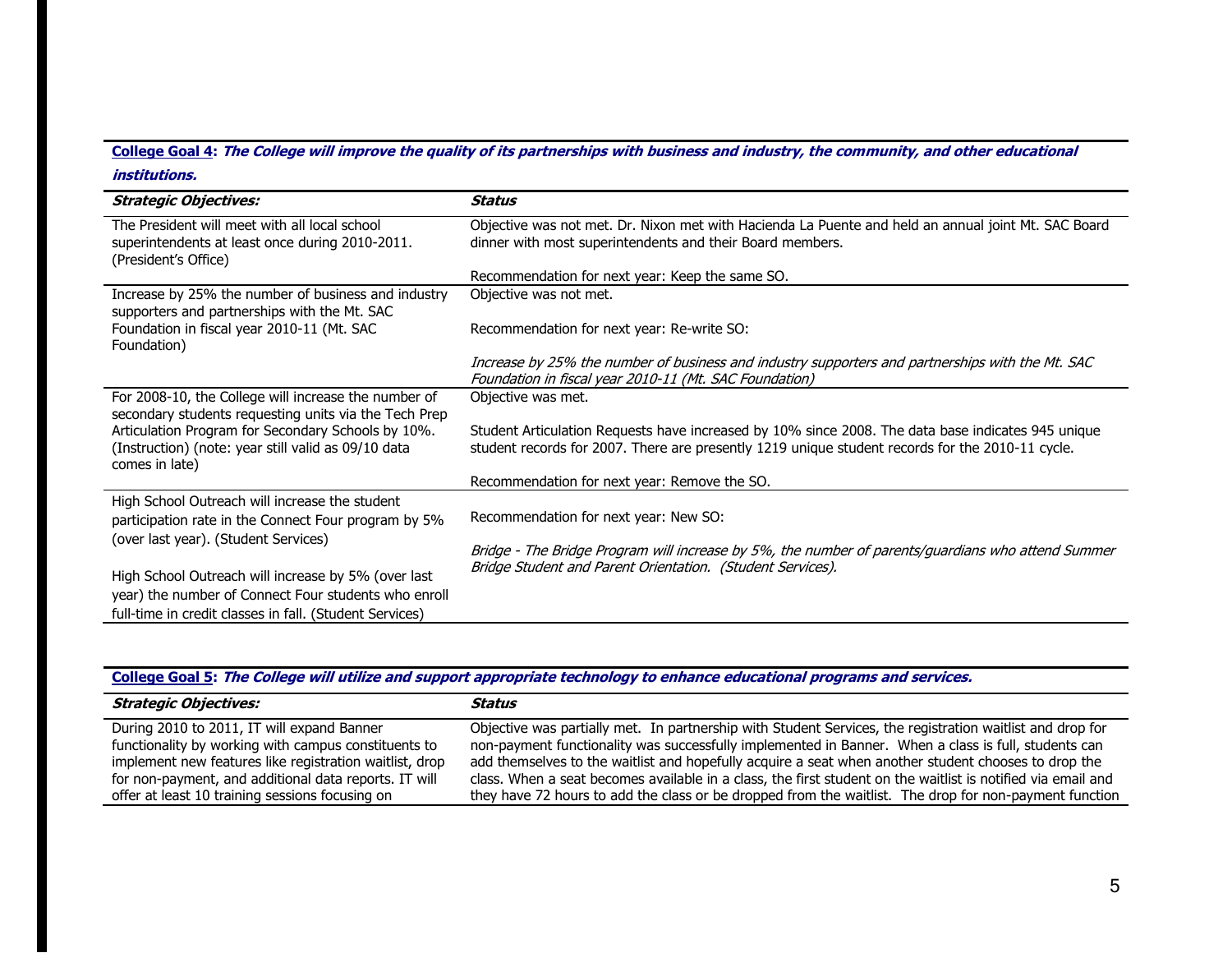#### **College Goal 5: The College will utilize and support appropriate technology to enhance educational programs and services.**

| (Information Technology)                                                                                                                                | thereby opening seats for those students that are trying to get into a class.                                                                                                                                                                                                                                                                                                                                                                                                                                                                                                                                                                                                                                                                                                                                                                                                       |  |  |  |
|---------------------------------------------------------------------------------------------------------------------------------------------------------|-------------------------------------------------------------------------------------------------------------------------------------------------------------------------------------------------------------------------------------------------------------------------------------------------------------------------------------------------------------------------------------------------------------------------------------------------------------------------------------------------------------------------------------------------------------------------------------------------------------------------------------------------------------------------------------------------------------------------------------------------------------------------------------------------------------------------------------------------------------------------------------|--|--|--|
|                                                                                                                                                         | History of drop for non-payment:                                                                                                                                                                                                                                                                                                                                                                                                                                                                                                                                                                                                                                                                                                                                                                                                                                                    |  |  |  |
|                                                                                                                                                         | <b>Students</b><br><b>Students</b><br><b>Term</b><br>Dropped: First<br>Dropped:<br><b>Second Drop</b><br><b>Drop Date</b><br><b>Date</b>                                                                                                                                                                                                                                                                                                                                                                                                                                                                                                                                                                                                                                                                                                                                            |  |  |  |
|                                                                                                                                                         | <b>Fall 2010</b><br>3,398<br>431                                                                                                                                                                                                                                                                                                                                                                                                                                                                                                                                                                                                                                                                                                                                                                                                                                                    |  |  |  |
|                                                                                                                                                         | 845<br>Winter 2011<br>$\overline{92}$                                                                                                                                                                                                                                                                                                                                                                                                                                                                                                                                                                                                                                                                                                                                                                                                                                               |  |  |  |
|                                                                                                                                                         | 262<br>1,785<br>Spring 2011                                                                                                                                                                                                                                                                                                                                                                                                                                                                                                                                                                                                                                                                                                                                                                                                                                                         |  |  |  |
|                                                                                                                                                         | 126<br>1,005<br>Summer 2011                                                                                                                                                                                                                                                                                                                                                                                                                                                                                                                                                                                                                                                                                                                                                                                                                                                         |  |  |  |
|                                                                                                                                                         |                                                                                                                                                                                                                                                                                                                                                                                                                                                                                                                                                                                                                                                                                                                                                                                                                                                                                     |  |  |  |
| In conjunction with the Technical Services and                                                                                                          | Although IT did not schedule 10 formal training classes, the department offered several introductory<br>Argos training classes and portal training classes via POD. A short introduction on how to access budget<br>reports was explained during the portal training class. IT also reviewed Argos class schedule audit<br>reports with the division administrative assistants.<br>Recommendation for next year: Modify SO:<br>During 2011 to 2012, IT will schedule 8 training sessions via POD that focus on monitoring budget<br>information via the portal and accessing Argos reports. IT will schedule 2 training sessions with the<br>Instruction Team on monitoring and reviewing Argos data reports for class schedule issues and FTES<br>projections.<br>Objective was not met.                                                                                           |  |  |  |
| Information Technology units, implement standardized<br>Audio Visual systems in all permanent classrooms and<br>laboratories by June 2011. (Facilities) | While virtually all permanent classrooms have audio visual presentation systems installed, the College<br>has recently adopted a new standard which includes HDMI digital content protection and support for<br>uncompressed digital formats such as Blue-ray. This new standard has not been implemented in all<br>classrooms. Most teaching spaces are equipped with AV presentation systems that meet earlier versions<br>of the standard. Also, teaching spaces in certain buildings that were previously scheduled for<br>replacement or renovation projects that have been delayed due to lack of bond funds, have not been<br>equipped with AV systems. Further discussion needs to take place to determine if AV systems should be<br>added to these rooms now, understanding that it may be some time before funds are available to<br>replace or modernize the buildings. |  |  |  |

accessing data and reports via the portal and Argos. occurs on two separate occasions before the start of the term. It clears the rolls of non-paying students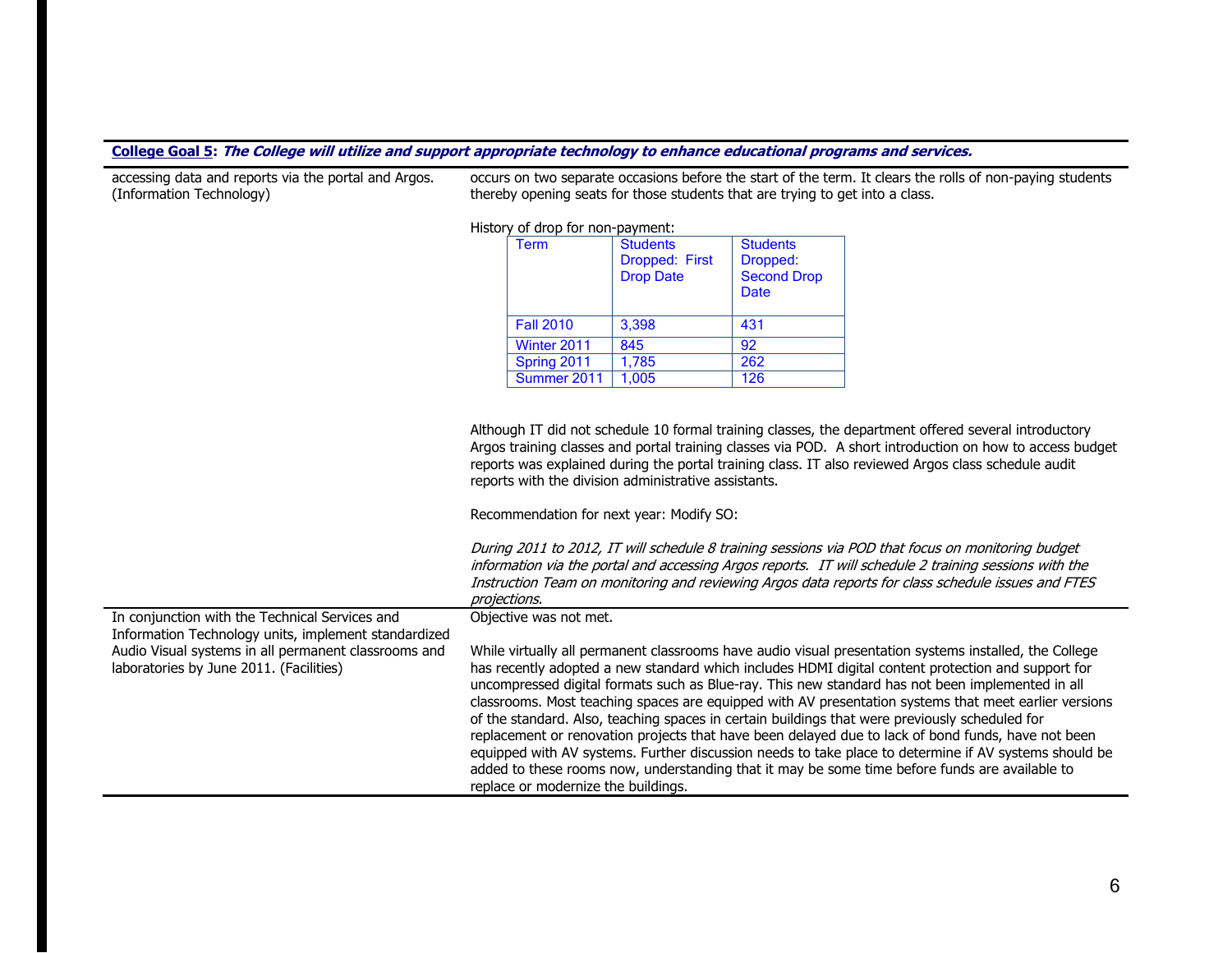#### **College Goal 5: The College will utilize and support appropriate technology to enhance educational programs and services.**

|                                                                                                                                                                                                                                                                                                                                                                                                                                                   | INCOMMINIONOMI TOI HOAT YOUT. INCOP SIMMAL SOT DUITIC WORD TO MICROGE 70 GOMEVOLIIONI CUCH YOUT.                                                                                                                                                                                                                                                                                                                                                                                                                                                                                                                                                                                                   |
|---------------------------------------------------------------------------------------------------------------------------------------------------------------------------------------------------------------------------------------------------------------------------------------------------------------------------------------------------------------------------------------------------------------------------------------------------|----------------------------------------------------------------------------------------------------------------------------------------------------------------------------------------------------------------------------------------------------------------------------------------------------------------------------------------------------------------------------------------------------------------------------------------------------------------------------------------------------------------------------------------------------------------------------------------------------------------------------------------------------------------------------------------------------|
| During 2010 to 2011, IT will improve customer service<br>by implementing Help Desk software that has an easy<br>to fill out web-based ticket system. (Information<br>Technology)                                                                                                                                                                                                                                                                  | Objective was partially met. Information Technology has installed, tested, trained IT staff, and deployed<br>the new Help Desk software called Microsoft System Center Service Manager. The new software does<br>include a web-based module so end-users can submit their own help requests and monitor the progress<br>on existing requests. Before it can be deployed, IT must upgrade the server which is planned for<br>November/December 2011. IT is developing an end-user training video to provide a quick over view on<br>how to submit a request via the new web module. IT anticipates the debut of this new module in<br>February/March 2012.<br>Recommendation for next year: Keep SO |
| The College will implement a five year plan to attain                                                                                                                                                                                                                                                                                                                                                                                             | Objective was partially met.                                                                                                                                                                                                                                                                                                                                                                                                                                                                                                                                                                                                                                                                       |
| the goal of equal access to audiovisual media shown<br>on campus for all individuals beginning Academic Year<br>2009-2010. This includes access for students, faculty,<br>staff and visitors. All audiovisual media purchased,<br>developed, and/or shown on campus will be captioned<br>by the end of Academic Year 2014-15. The<br>responsibility to meet this college-wide objective lies<br>with all teams. (Captioning Task Force) (note $-$ | In 2010-11, the Captioning Task Force distributed a brochure on captioning, presented at Flex Day<br>convocation, and offered workshops on using basic tools to caption. Moreover, the Task Force drafted<br>an Administrative Procedure (AP) on Captioning, which was reviewed by Curriculum and Instruction,<br>Information Technology Advisory Committee, President's Cabinet, and the college's legal counsel. The<br>draft AP on Captioning will be sent to the President's Office per President Scroggins' direction for further<br>review.                                                                                                                                                  |
| beginning year of 09/10 is fine because start of 5-year<br>plan)                                                                                                                                                                                                                                                                                                                                                                                  | The Library increased the percentage of closed captioned or subtitled media titles from 30% in 2009-10<br>to 55 % in 2010-11.                                                                                                                                                                                                                                                                                                                                                                                                                                                                                                                                                                      |
|                                                                                                                                                                                                                                                                                                                                                                                                                                                   | Recommendation for next year: Keep same SO or reword as follows:                                                                                                                                                                                                                                                                                                                                                                                                                                                                                                                                                                                                                                   |
|                                                                                                                                                                                                                                                                                                                                                                                                                                                   | The College will implement a five year plan to attain the goal of equal access to audiovisual media<br>shown on campus for all individuals beginning Academic Year 2011-2012. This includes access for<br>students, faculty, staff and visitors. All audiovisual media purchased, developed, and/or shown on<br>campus will be captioned by the end of Academic Year 2014-15. The responsibility to meet this college-<br>wide objective lies with all teams. (Captioning Task Force)                                                                                                                                                                                                              |

Recommendation for next year: Keep similar SO, but re-word to include % achievement each year.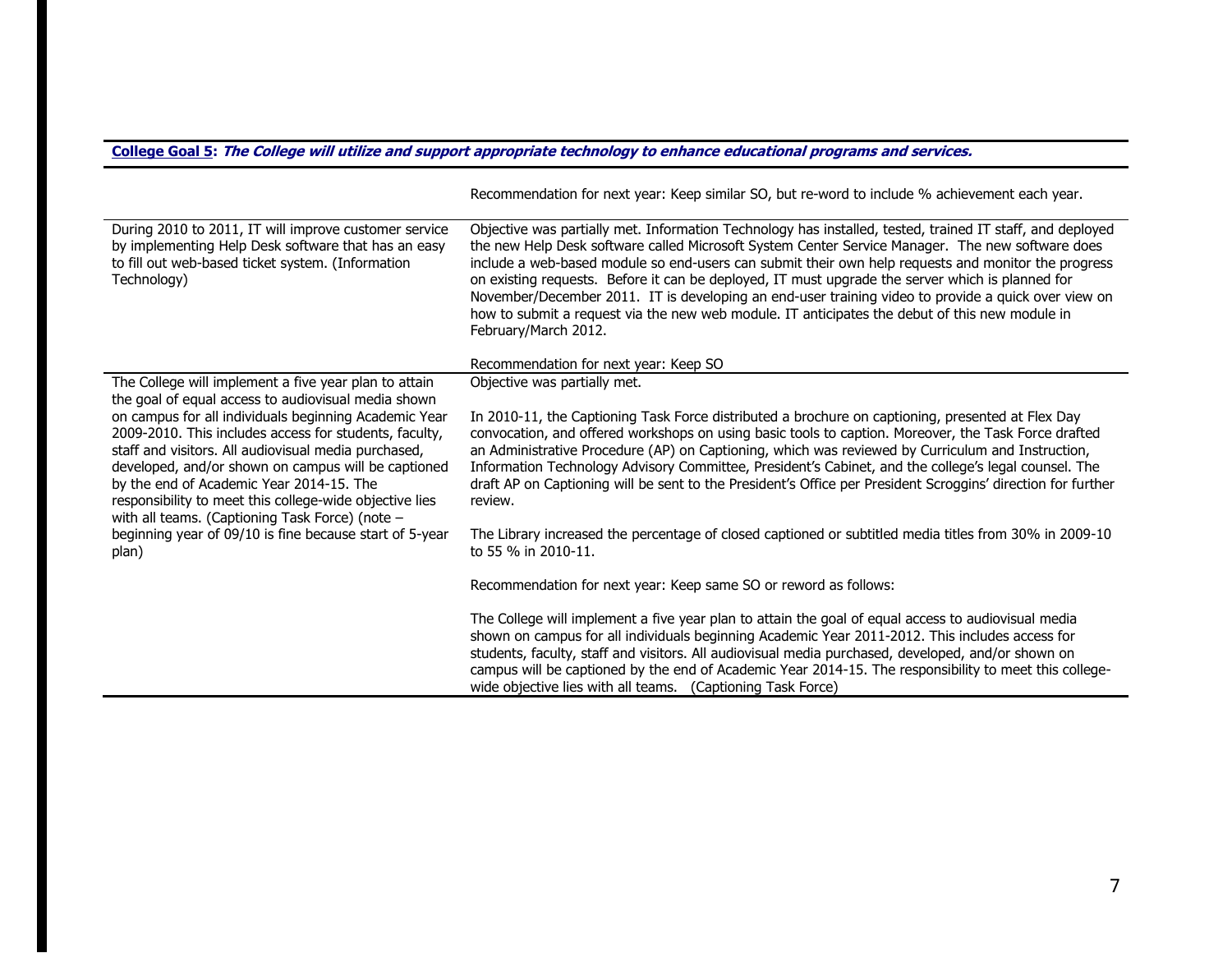# **College Goal 6: The College will provide opportunities for increased diversity and equity for all across campus.**

| <b>Strategic Objectives:</b>                                                                                                                                                                                 | <b>Status</b>                                                                                                                                                                                                                                                                                                                                                          |
|--------------------------------------------------------------------------------------------------------------------------------------------------------------------------------------------------------------|------------------------------------------------------------------------------------------------------------------------------------------------------------------------------------------------------------------------------------------------------------------------------------------------------------------------------------------------------------------------|
| In 2010 to 2011, HR will increase opportunities for<br>diversity in employment by identifying at least five (5)<br>new recruitment sources targeting underrepresented<br>applicant groups. (Human Resources) | Objective was met. Human Resources used five (5) new recruitment sources, targeting under-<br>represented applicant groups, during the 2010/11 year. A large number of these new sources<br>specifically targeted the Veteran population.                                                                                                                              |
|                                                                                                                                                                                                              | Recommendation for next year: As part of the Campus Equity and Diversity Committee efforts and<br>requirements, Human Resources will continue to strive to identify diverse recruitment sources targeting<br>under-represented applicants. Keep same SO.                                                                                                               |
| The ASPIRE (African American Student Success<br>Program Inspiring Responsibility for Education)                                                                                                              | Objective was met.                                                                                                                                                                                                                                                                                                                                                     |
| program, designed to enhance the success rates of<br>African American students, will increase the student<br>participation rate by 50% (over last year) by June of<br>2011. (Student Services)               | The ASPIRE Program currently has 288 active participants. Active participation is defined by students<br>who have maintained a minimum 2.0 cumulative GPA and have been continuously enrolled in 6 or more<br>units since joining the program.                                                                                                                         |
|                                                                                                                                                                                                              | Recommendation for next year: New SO:                                                                                                                                                                                                                                                                                                                                  |
|                                                                                                                                                                                                              | The ASPIRE Program will provide opportunities for increased diversity by providing at least two culturally<br>relevant programming and educational enrichment activities. (Student Services)                                                                                                                                                                           |
| At least 50% of ASPIRE program participants will have<br>an achievable educational plan in the MAP system by<br>June 2011. (Student Services)                                                                | Objective was not met.                                                                                                                                                                                                                                                                                                                                                 |
|                                                                                                                                                                                                              | ASPIRE Participants have been mandated to meet with a counselor once per semester. These<br>mandatory counseling sessions have allowed students to create and revise educational plans for<br>completing their academic goal(s). The counseling intervention has also allowed us to track participants'<br>academic progress and will meet this goal in fall 2011.     |
|                                                                                                                                                                                                              | Recommendation for next year: New SO:                                                                                                                                                                                                                                                                                                                                  |
|                                                                                                                                                                                                              | The ASPIRE Program will increase the overall academic success of African American students by<br>requiring counseling appointments, educational plans, academic monitoring, term-to-term enrollment,<br>and 2.0 minimum GPA for all participants. Counseling interventions will be employed for any student(s)<br>not meeting program requirements. (Student Services) |
| By June 2011, the Student Equity Committee will<br>provide an informational presentation to increase                                                                                                         | Objective not met.                                                                                                                                                                                                                                                                                                                                                     |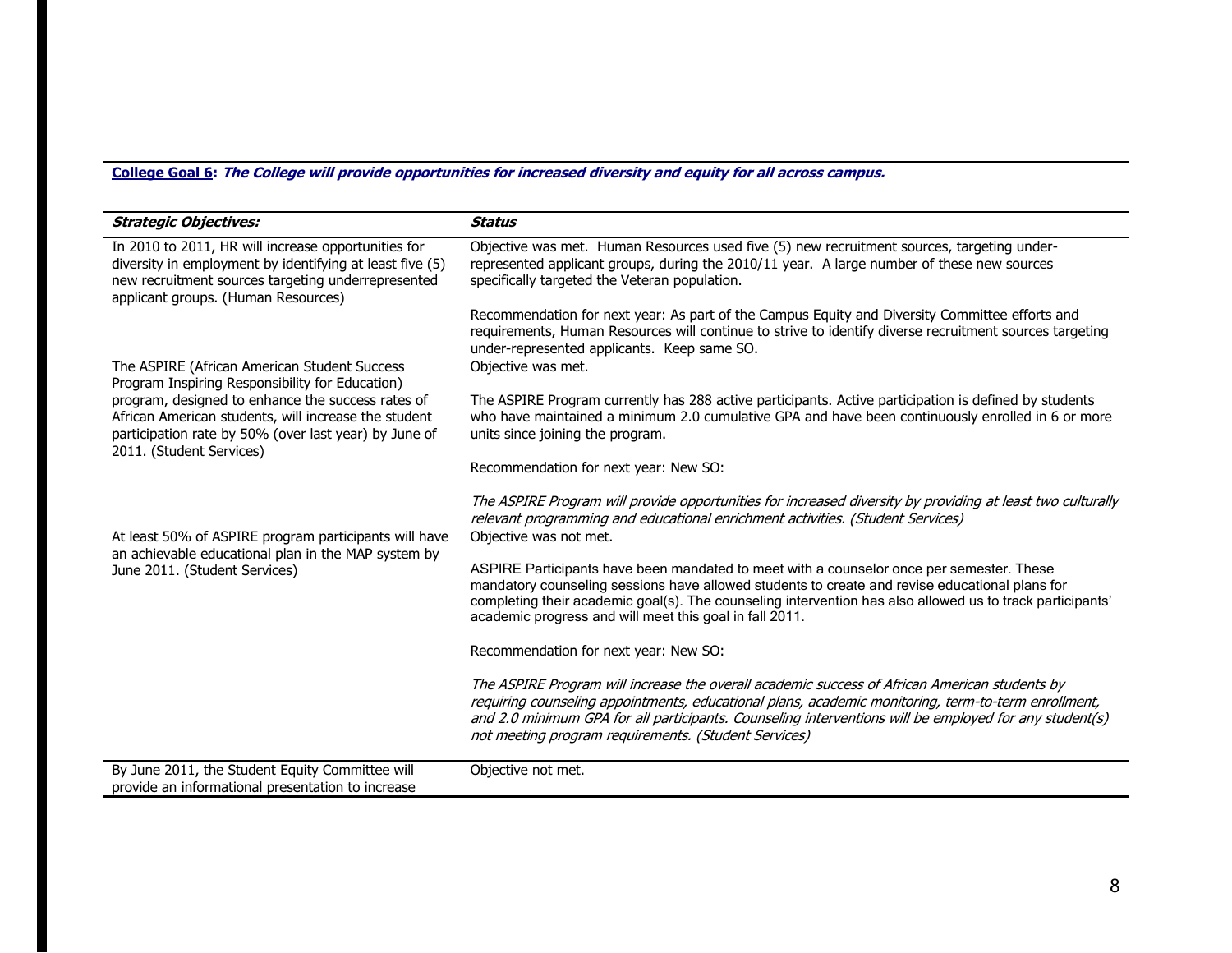# **College Goal 6: The College will provide opportunities for increased diversity and equity for all across campus.**

| campus awareness about the barriers and effective<br>strategies to assist AB 540 students in completing their<br>educational goals. (Student Equity Committee)         | The Student Equity Committee submitted a proposal to the Flex Day Committee to present an AB540<br>presentation to the Faculty Flex Day for both the Fall and Spring Flex Days. Unfortunately, the proposal<br>was not accepted for inclusion within the Flex Day schedule.                                                                                                                                                                                                                                                                                                                                                                                                                  |  |  |
|------------------------------------------------------------------------------------------------------------------------------------------------------------------------|----------------------------------------------------------------------------------------------------------------------------------------------------------------------------------------------------------------------------------------------------------------------------------------------------------------------------------------------------------------------------------------------------------------------------------------------------------------------------------------------------------------------------------------------------------------------------------------------------------------------------------------------------------------------------------------------|--|--|
|                                                                                                                                                                        | Given the success of the Student Equity Committee presentation at the 2010 Statewide Academic<br>Senate's Equity and Diversity Institute, the Student Equity Committee decided to plan and organize an<br>Equity and Diversity Summit at Mt. San Antonio College. It was held Friday, May 27, 2011. Thirty-six<br>campus staff and faculty registered for the event and 45 attended. It was a one day session where<br>discussion centered on embracing diversity, understand pedagogy and how to infuse diversity and equity<br>into the curriculum. Faculty members were provided with tools and rubrics to be able to develop<br>strategies for inclusive teaching and valuing diversity. |  |  |
|                                                                                                                                                                        | For next year, instead of trying to place the AB540 presentation in Flex Day, we will work with<br>Professional and Organization Development to offer a workshop for interested individuals.                                                                                                                                                                                                                                                                                                                                                                                                                                                                                                 |  |  |
|                                                                                                                                                                        | Recommendation for next year: Keep same SO.                                                                                                                                                                                                                                                                                                                                                                                                                                                                                                                                                                                                                                                  |  |  |
| By June 2011, the Student Equity Committee will                                                                                                                        | Objective is ongoing.                                                                                                                                                                                                                                                                                                                                                                                                                                                                                                                                                                                                                                                                        |  |  |
| present the Equity for all Report to the English and<br>Math Departments to discuss the findings and<br>implications on student success. (Student Equity<br>Committee) | The Student Equity Committee will continue to reach out to the departments to address equity and<br>diversity issues. Of critical importance will be the need to evaluate how mid-year cuts will impact<br>courses that support the academic advancement of students of color. Because of the Student Equity<br>Committee's work with the Mathematics department, the Chair has already used the data to guide<br>discussions about what needs to happen next.                                                                                                                                                                                                                               |  |  |
|                                                                                                                                                                        | Recommendation for next year: Keep same SO.                                                                                                                                                                                                                                                                                                                                                                                                                                                                                                                                                                                                                                                  |  |  |
| By June 2012, the Campus Equity and Diversity<br>Committee will conduct at least one presentation to                                                                   | Objective is ongoing.                                                                                                                                                                                                                                                                                                                                                                                                                                                                                                                                                                                                                                                                        |  |  |
| increase employee awareness of equity and/or<br>diversity issues. (Campus Equity and Diversity<br>Committee)                                                           | The Campus Equity and Diversity Committee has not begun securing a presentation to increase<br>employee awareness of equity and/or diversity at this point. Currently, the committee's focus has been<br>on creating and publishing the College's EEO plan. Once this is completed, the committee will begin the<br>task of securing a presentation on campus.                                                                                                                                                                                                                                                                                                                               |  |  |
|                                                                                                                                                                        | Recommendation for next year: Keep same SO.                                                                                                                                                                                                                                                                                                                                                                                                                                                                                                                                                                                                                                                  |  |  |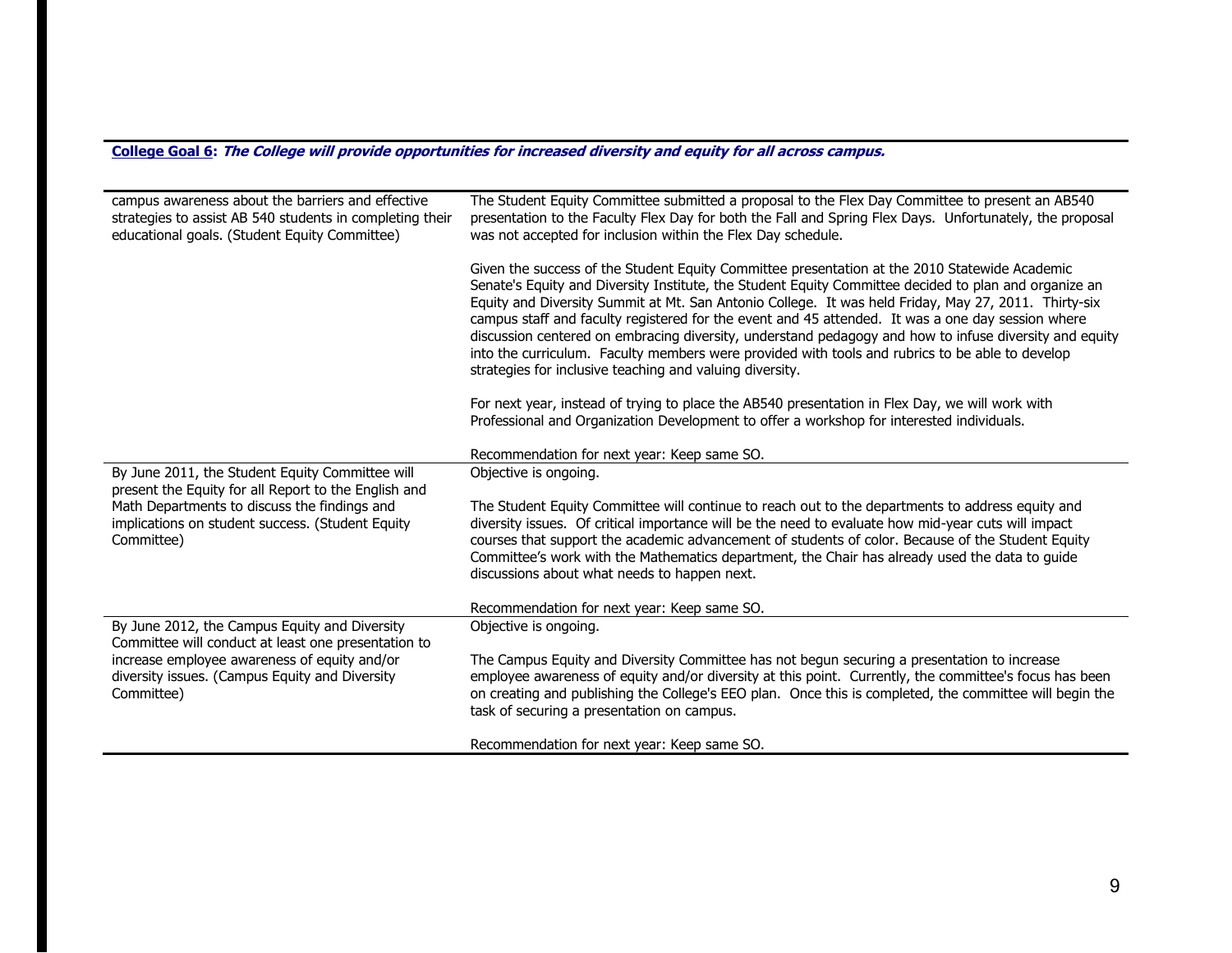# **College Goal 7: The College will increase access for students by strengthening recruitment and opportunities for full participation in College**

# **programs and services.**

| <b>Strategic Objective:</b>                                                                                                                  | Status                                                                                                                                                                                                                                                                                                                                                                                  |
|----------------------------------------------------------------------------------------------------------------------------------------------|-----------------------------------------------------------------------------------------------------------------------------------------------------------------------------------------------------------------------------------------------------------------------------------------------------------------------------------------------------------------------------------------|
| The number of outreach efforts related to financial aid<br>will increase by 5% in 2010 to 2011 from the previous<br>year. (Student Services) | Objective was met.                                                                                                                                                                                                                                                                                                                                                                      |
|                                                                                                                                              | In 2009-10, the College offered 31 in-reach and 20 outreach events. 15 of the outreach events were<br>bilingual (English and Spanish). In 2010-11, the College Offered 39 in-reach and 33 outreach events,<br>totaling 72 events. 15 of the outreach events were bilingual (English and Spanish). Data shows an<br>overall increase of greater than 5% in in-reach/outreach activities. |
|                                                                                                                                              | Recommendation for next year: New SOs:                                                                                                                                                                                                                                                                                                                                                  |
|                                                                                                                                              | For 2011-12, Financial Aid will reach a more diverse population by expanding the number of languages it<br>offers during presentations. (Student Services)                                                                                                                                                                                                                              |
|                                                                                                                                              | High School Outreach will strengthen its collaboration with college programs and services to promote<br>greater student engagement during high school outreach on-campus student events: Seniors' Day, Cash<br>for College, Connect 4, New Student Welcome and New Student Mixer. (Student Services)                                                                                    |

|  |  |  | College Goal 8: The College will encourage and support participation in professional development to strengthen programs and services. |
|--|--|--|---------------------------------------------------------------------------------------------------------------------------------------|
|  |  |  |                                                                                                                                       |
|  |  |  |                                                                                                                                       |

| <b>Strategic Objective:</b>                                                                                                                        | Status                                                                                                                                                                                                                                                                         |
|----------------------------------------------------------------------------------------------------------------------------------------------------|--------------------------------------------------------------------------------------------------------------------------------------------------------------------------------------------------------------------------------------------------------------------------------|
| In 2010 to 2011, the College will create jointly with<br>CSEA and implement 3 professional development                                             | Objective is ongoing.                                                                                                                                                                                                                                                          |
| opportunities to support more effective and valued<br>participation on committees for classified. (Professional<br>and Organizational Development) | We were happy to be able to re-activate the Classified Professional Development Committee (CPDC)<br>after a few difficult tries at getting employees together. One of the topics of conversation for the CPDC<br>is this very topic of 'classified involvement on committees.' |
|                                                                                                                                                    | Serious discussion needs to take place about giving classified employees some sort of release time for<br>committee work if they are ever going to be expected to become more involved and participate on<br>committees.                                                       |
|                                                                                                                                                    | Recommendation for next year: The objective should be changed to read:                                                                                                                                                                                                         |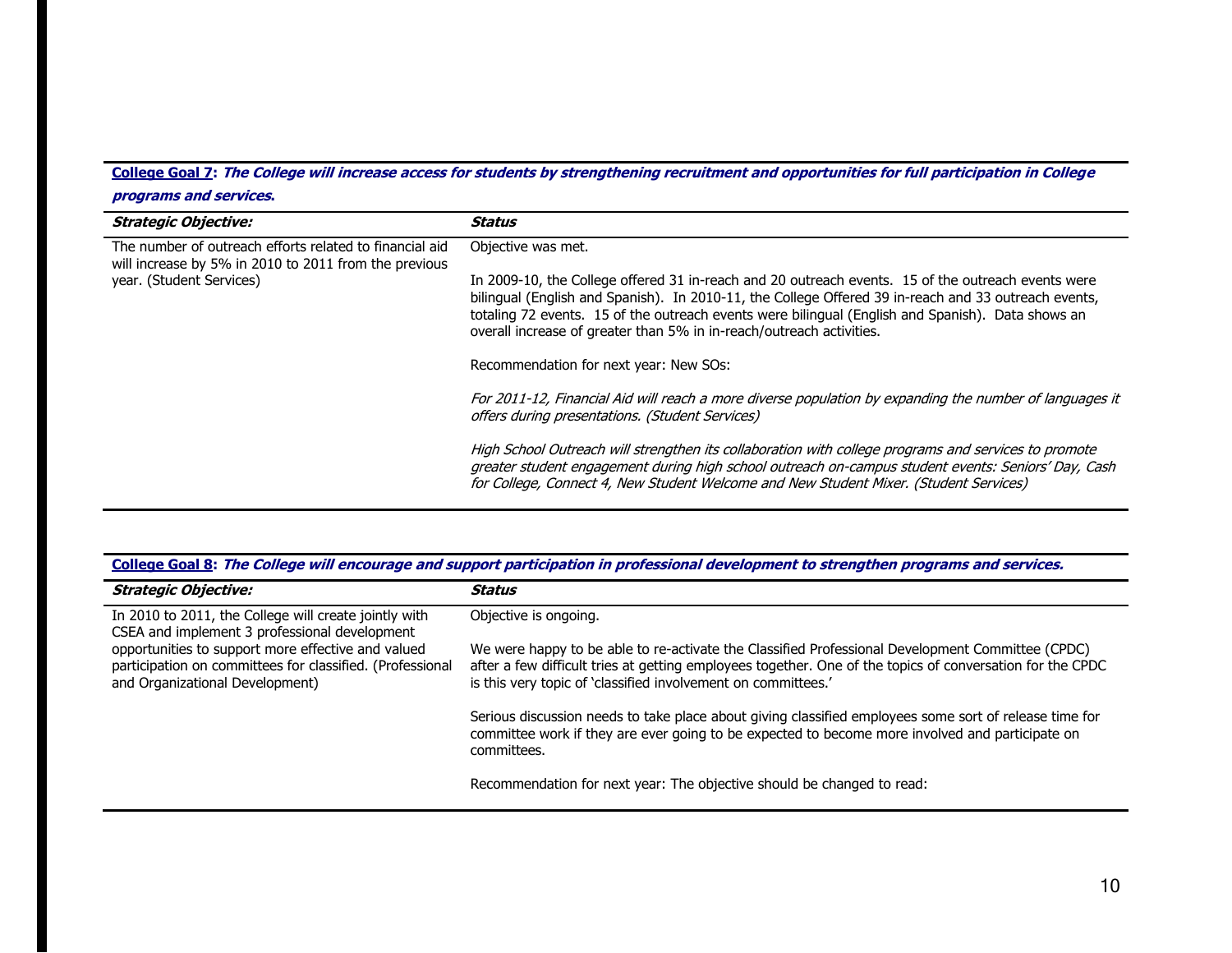|                                                                                                           | The Classified Professional Development Committee will focus at least one of its recommendations on<br>decreasing the difficulty of getting classified members' time to do committee work. (Classified<br>Professional Development Committee) |
|-----------------------------------------------------------------------------------------------------------|-----------------------------------------------------------------------------------------------------------------------------------------------------------------------------------------------------------------------------------------------|
| Increase the number of general classified workshops<br>offered by POD by 5% in comparison to the previous | Objective was not met.                                                                                                                                                                                                                        |
| fiscal year offerings. (Professional and Organizational                                                   | In 2009 POD offered 264 classified courses.                                                                                                                                                                                                   |
| Development)                                                                                              | In 2010 POD offered 177 classified courses.                                                                                                                                                                                                   |
|                                                                                                           | It should be noted that 2009 was the last year that Laura Martinez received additional compensation to<br>do the classified coordinators work. As a result, in 2010 POD had no one specifically assigned to<br>solicit/create workshops.      |
|                                                                                                           | Recommendation for next year: Remove SO until such time as there is funding and the personnel to<br>accomplish this strategic objective.                                                                                                      |
| In 2010 to 2011, the College in collaboration with<br>CSEA will develop and conduct at least one new      | Objective is ongoing.                                                                                                                                                                                                                         |
| classified employee orientation session. (Professional                                                    | The Classified Professional Development Committee (CPDC) is currently in the very early planning                                                                                                                                              |
| and Organizational Development)                                                                           | stages of resurrecting the classified employee orientation program that it had in operation some years<br>ago. Human Resources is being consulted along with representatives from both CSEA unions.                                           |
|                                                                                                           | Recommendation for next year: Keep same SO.                                                                                                                                                                                                   |

# **College Goal 9: The College will provide facilities and infrastructure that support exemplary programs and consider the health and safety of the**

# **campus community.**

| <b>Strategic Objectives:</b>                                                                                                                                                                                 | Status                                                                                                                                                                                                                                                                                                                                                                                                                                                                                                                                                                                                                                                                                                                                                                                                                        |
|--------------------------------------------------------------------------------------------------------------------------------------------------------------------------------------------------------------|-------------------------------------------------------------------------------------------------------------------------------------------------------------------------------------------------------------------------------------------------------------------------------------------------------------------------------------------------------------------------------------------------------------------------------------------------------------------------------------------------------------------------------------------------------------------------------------------------------------------------------------------------------------------------------------------------------------------------------------------------------------------------------------------------------------------------------|
| Remove 25% of physical barriers to accessibility on<br>campus currently identified by the 2008 transition plan<br>by June 2011, with focus on restroom accessibility in<br>permanent buildings. (Facilities) | Objective was partially met.<br>Many of the listed barrier removals have been completed as part of major or minor renovation projects,<br>however due to funding limitations the 25% goal has not been met. In addition, several major new<br>construction or modernization projects have been delayed due to lack of bond funds. Since these<br>buildings generally have the most significant barriers to accessibility, an alternate fund source has been<br>identified to address their most severe access issues. Targeted projects to improve access in buildings<br>17, 18, 19, 20 and 28 are currently in process (planning, design or construction phases), and additional<br>funding has been requested to resolve infrastructure issues related to the DSPS tram service.<br>Recommendation for next year: Keep SO. |
|                                                                                                                                                                                                              |                                                                                                                                                                                                                                                                                                                                                                                                                                                                                                                                                                                                                                                                                                                                                                                                                               |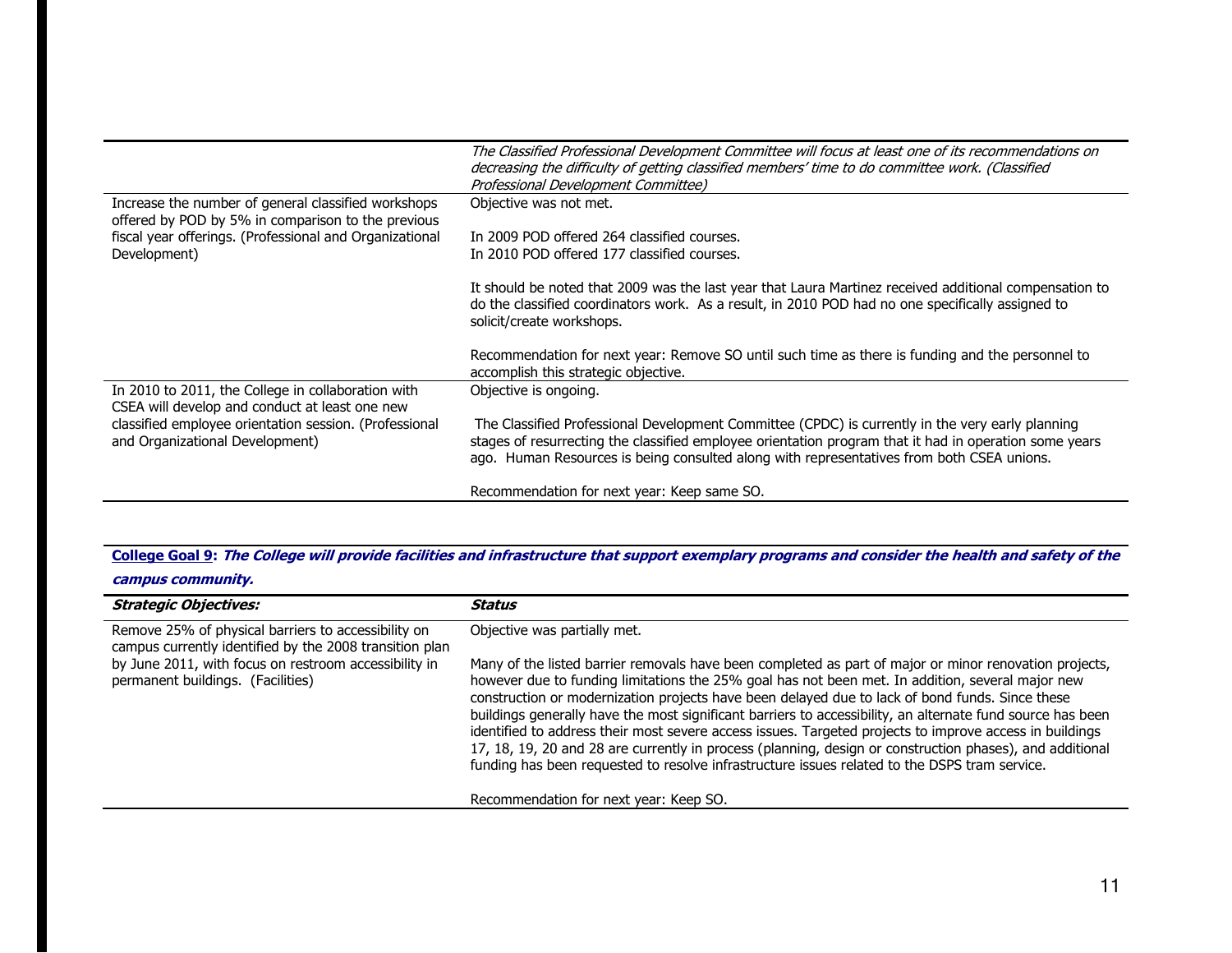# **College Goal 9: The College will provide facilities and infrastructure that support exemplary programs and consider the health and safety of the campus community.**

| In 2011 to 2012, the College will provide all new<br>employees with the compliance programs mandatory<br>for their employment and classification. (Risk<br>Management and Human Resources)                                                             | Objective is ongoing.<br>In 2010-11, the Health & Safety Committee formed a task force to review online training and tracking<br>capabilities of three programs for the purpose of providing all existing and new employees with the<br>training that is required by Cal OSHA Title 8 regulations. The Task Force looked at the services and<br>programs that can be offered through the Professional and Organizational Development department; the<br>Alliance of Schools for Cooperative Programs (ASCIP) online training programs; and the Keenan Safe<br>Schools online training program. The Task Force recommended that the College pilot the Keenan Safe<br>Schools program with a target group on campus. The Task Force has selected the target group and will<br>test the program with this group in fiscal year 2011-12.                                                                                                                                                                                                                                                                                                                                                                                                                                                |
|--------------------------------------------------------------------------------------------------------------------------------------------------------------------------------------------------------------------------------------------------------|-------------------------------------------------------------------------------------------------------------------------------------------------------------------------------------------------------------------------------------------------------------------------------------------------------------------------------------------------------------------------------------------------------------------------------------------------------------------------------------------------------------------------------------------------------------------------------------------------------------------------------------------------------------------------------------------------------------------------------------------------------------------------------------------------------------------------------------------------------------------------------------------------------------------------------------------------------------------------------------------------------------------------------------------------------------------------------------------------------------------------------------------------------------------------------------------------------------------------------------------------------------------------------------|
|                                                                                                                                                                                                                                                        | Recommendation for next year: Keep same SO.                                                                                                                                                                                                                                                                                                                                                                                                                                                                                                                                                                                                                                                                                                                                                                                                                                                                                                                                                                                                                                                                                                                                                                                                                                         |
| By June 2012, the College will develop systematic<br>processes for regularly updating college emergency<br>plans (e.g., building evacuation plans) and for<br>conducting regular emergency procedures discussions<br>with employees. (Risk Management) | Objective is ongoing.<br>This objective, in part, was on-hold in 2010-11 due to the resignation of the Safety Consultant mid-<br>year. This objective has two distinctive parts. The first part is the development of a systematic process<br>for updating emergency plans. The current process requires the development of a separate plan for<br>each building or group of buildings on campus. This process has proven to be very burdensome and<br>labor intensive for the purpose of providing updates. Ongoing dialogue with the Health & Safety<br>Committee and Emergency Preparedness Task Force suggests the development of one standardized plan<br>with a requirement for the staffing of key positions in each building. Revisions to the existing building<br>evacuation plans are currently underway and should be completed by June 30, 2012.<br>The second component of this objective calls for conducting regular emergency procedure discussions<br>with employees. Once key individuals and roles have been defined in each building, training will<br>commence. A campus-wide emergency team approach will be considered in addressing the ongoing<br>need for training across campus. The development of this team will be discussed in fiscal year 2011-12. |
|                                                                                                                                                                                                                                                        | Recommendation for next year: Keep same SO, but change responsibility to be Risk Management and<br>Public Safety.                                                                                                                                                                                                                                                                                                                                                                                                                                                                                                                                                                                                                                                                                                                                                                                                                                                                                                                                                                                                                                                                                                                                                                   |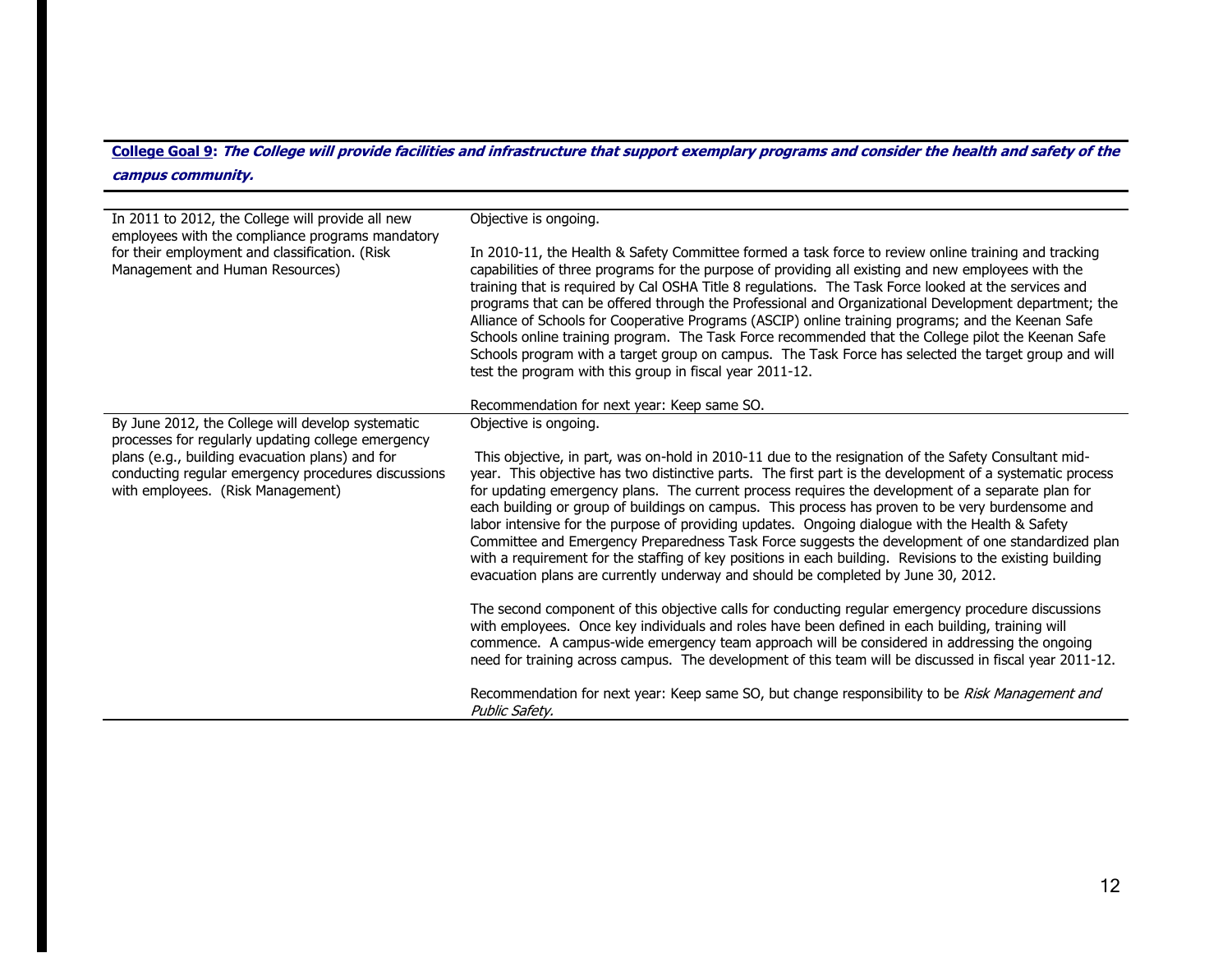# **College Goal 10: The College will ensure that basic skills development is a major focus in its planning efforts.**

| <b>Strategic Objectives:</b>                                                                                                                                                                   | <b>Status</b>                                                                                                                                                                                                                                                                                                                                                                                                                                                                                                                                                                                                                                                                                                                                                                                             |
|------------------------------------------------------------------------------------------------------------------------------------------------------------------------------------------------|-----------------------------------------------------------------------------------------------------------------------------------------------------------------------------------------------------------------------------------------------------------------------------------------------------------------------------------------------------------------------------------------------------------------------------------------------------------------------------------------------------------------------------------------------------------------------------------------------------------------------------------------------------------------------------------------------------------------------------------------------------------------------------------------------------------|
| By June 2011, the College will fund, as money is<br>available, activities identified in the Basic Skills Action                                                                                | Objective was met.                                                                                                                                                                                                                                                                                                                                                                                                                                                                                                                                                                                                                                                                                                                                                                                        |
| Plan using the available BSI funding. (Basic Skills<br>Committee)                                                                                                                              | Allocations to support activities of the Basic Skills Action plan were made to projects from the previous<br>year at a reduced percentage and limited new project proposals. The Basic Skills Coordinating<br>Committee did not put out a call for new proposals for projects for 2011 - 2012 but intends to continue<br>supporting current projects at a further reduced percentage, especially those that have direct impact on<br>large numbers of basic skills students. Because the Basic Skills Coordinating Committee has done a very<br>thorough and efficient allocation of funds, there is no longer substantial carryover from previous years.<br>The funding allocation from the state remained the same for 2010-2011 as the previous year.                                                  |
|                                                                                                                                                                                                | Recommendation for next year: Keep same SO.                                                                                                                                                                                                                                                                                                                                                                                                                                                                                                                                                                                                                                                                                                                                                               |
| In 2010 to 2011, the Board of Trustees will continue<br>their cohort discussions of the CLASS project and its<br>reports and its implications to the College (President's<br>Advisory Council) | Objective was met. The Board had its last CLASS project discussion in fall 2010. The project allowed the<br>Board to examine a cohort of students and follow them forward in time. This project led to the creation<br>of the Board's Cohort Project for Learning Communities in which the Board receives updates on the<br>progress of summer 2010 students as they progress throughout the college.                                                                                                                                                                                                                                                                                                                                                                                                     |
|                                                                                                                                                                                                | Recommendation for next year: Remove SO.                                                                                                                                                                                                                                                                                                                                                                                                                                                                                                                                                                                                                                                                                                                                                                  |
| By 2013, all department chairs and IEC will be able to<br>demonstrate competency in the use of the CLASS<br>project SMART tool. (President's Advisory Council)                                 | Objective was not met. The Mathematics Department is using the Cal-PASS tool for program<br>improvement; however this goal is too narrow in focus. Instead, the goal should be to have the deans<br>and chairs understand the many data sources, their limitations and usefulness, and how they may use<br>these data or ask for new data as their program improvement questions arise. Over the past year, the<br>Research and Institutional Effectiveness and Information Technology departments have been working<br>with the Instruction Team managers to create reports and cohort research studies to help them answer<br>questions. Through this process, the deans have been asked to critically appraise what they are trying to<br>accomplish and what data they use for their decision-making. |
|                                                                                                                                                                                                | Recommendation for next year: Change the SO to:                                                                                                                                                                                                                                                                                                                                                                                                                                                                                                                                                                                                                                                                                                                                                           |
|                                                                                                                                                                                                | By 2013, all department chairs and deans will understand that there are different data sources and the<br>strengths and weaknesses of each. They will work with their faculty to gather meaningful research<br>questions and work with RIE and IT, as needed, to answer those questions. (PAC)                                                                                                                                                                                                                                                                                                                                                                                                                                                                                                            |
| In 2010 to 2011, the Board of Trustees will start                                                                                                                                              | Objective was met. In fall 2010 and spring 2011, the Board of Trustees received two presentations                                                                                                                                                                                                                                                                                                                                                                                                                                                                                                                                                                                                                                                                                                         |
| discussion on a new cohort tracking project from the<br>Learning Communities program. (President's Advisory                                                                                    | regarding this project from the Learning Communities and Research & Institutional Effectiveness<br>departments. The Bridge students from summer 2010 are the cohort and each fall and spring the Board                                                                                                                                                                                                                                                                                                                                                                                                                                                                                                                                                                                                    |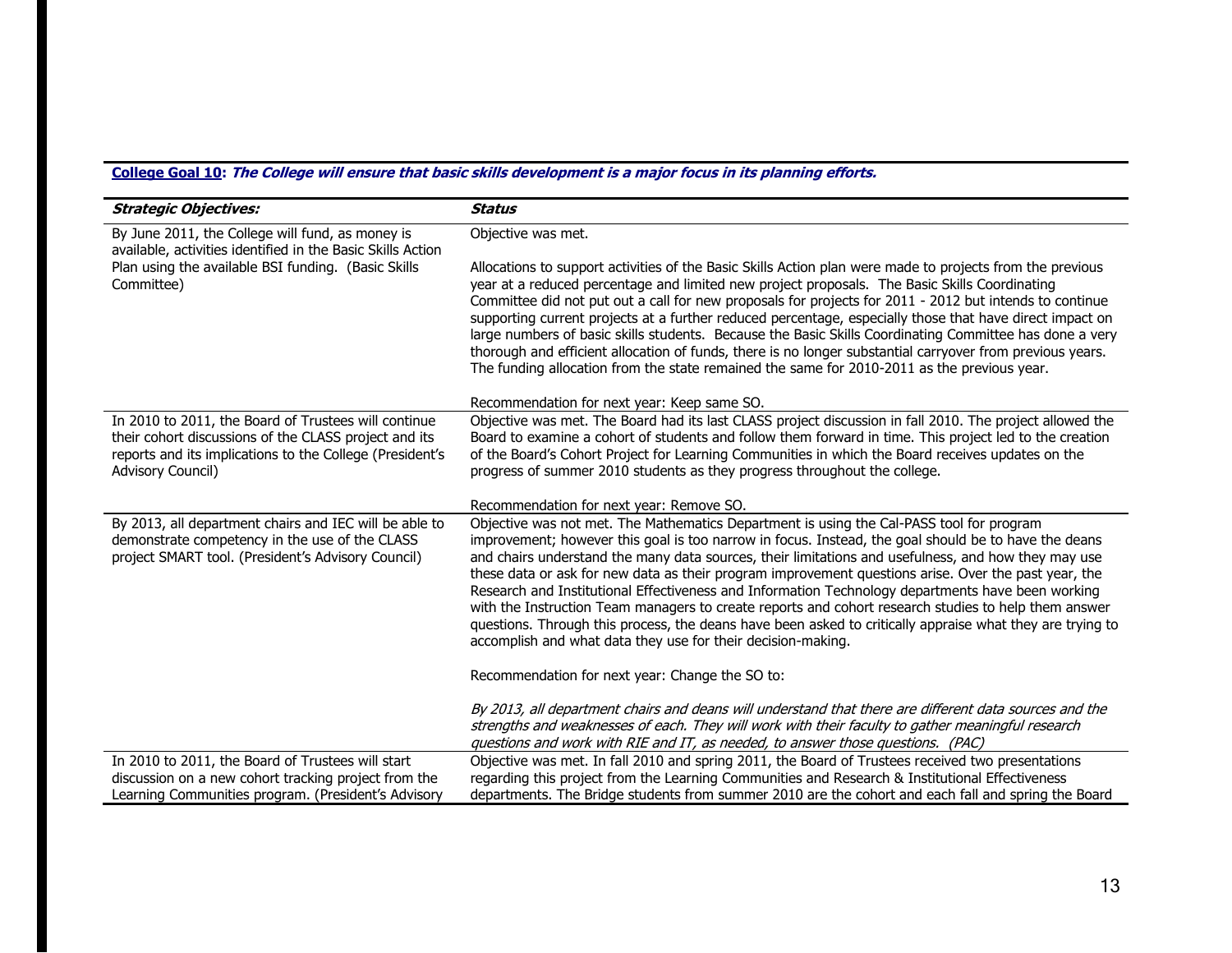#### **College Goal 10: The College will ensure that basic skills development is a major focus in its planning efforts.**

| Council) | receives an update on how the students are progressing academically relative to a control group.                                                                                                                                                            |
|----------|-------------------------------------------------------------------------------------------------------------------------------------------------------------------------------------------------------------------------------------------------------------|
|          | Recommendation for next year: Keep SO, but re-word to:                                                                                                                                                                                                      |
|          | In 2011-12, the Board of Trustees will continue its discussions on the Summer 2010 Bridge cohort<br>tracking project from the Learning Communities program. Updates will also be given to PAC for<br>discussion and recommended actions. (Student Services) |

# **College Goal 11: The College will improve effectiveness and consistency of dialogue between and among departments, committees, teams and**

**employee groups across the campus.** 

| <b>Strategic Objective:</b>                                                                                                                                                                                                                         | Status                                                                                                                                                                                                                                                                                                                                                                                                                                                                                                                                                     |
|-----------------------------------------------------------------------------------------------------------------------------------------------------------------------------------------------------------------------------------------------------|------------------------------------------------------------------------------------------------------------------------------------------------------------------------------------------------------------------------------------------------------------------------------------------------------------------------------------------------------------------------------------------------------------------------------------------------------------------------------------------------------------------------------------------------------------|
| The next administration of the OSS Employee Survey<br>will allow the College to measure an increase in<br>employee satisfaction with communications by 5%<br>(baseline year of fall 2007=46%, fall 2009=47%).                                       | Objective is not applicable for this year as the survey was not done. PAC needs to decide when the<br>survey will be completed next and how the information will be used for decision-making.<br>Recommendation for next year: Keep this SO and also add another SO for the CCSSE and CIRP Surveys:                                                                                                                                                                                                                                                        |
| (President's Advisory Council)                                                                                                                                                                                                                      |                                                                                                                                                                                                                                                                                                                                                                                                                                                                                                                                                            |
|                                                                                                                                                                                                                                                     | In 2011-12, a summary report from the Community College Survey of Student Engagement (CCSSE -<br>beyond freshmen survey) and the Cooperative Institutional Research Program (CIRP – freshmen survey)<br>will be examined by President's Advisory Council, Student Preparation and Success Council, Academic<br>Senate, Student Services Team, and Instruction Team to determine which critical actions are necessary<br>to improve student success. As warranted, qualitative research will be conducted. (Research &<br>Institutional Effectiveness, PAC) |
| The next administration of the OSS Employee Survey<br>will allow the College to measure an increase of 5% in                                                                                                                                        | Objective is not applicable for this year as the survey was not done. PAC needs to decide when the<br>survey will be completed next and how the information will be used for decision-making.                                                                                                                                                                                                                                                                                                                                                              |
| participatory governance communications (average of<br>42.7% fall 2009 questions 108-109). (President's<br>Advisory Council)                                                                                                                        | Recommendation for next year: Keep SO.                                                                                                                                                                                                                                                                                                                                                                                                                                                                                                                     |
| In 2010 to 2011, the College, in collaboration with<br>CSEA, will employ focus groups to solicit feedback via<br>classified employees to identify the most effective<br>strategies for communication. (Research and<br>Institutional Effectiveness) | Objective was partially met. The team of Laura Martinez, Juan (Johnny) Jauregui, and Barbara McNeice-<br>Stallard met to review the framework for focus groups. It was decided that instead of a focus group that<br>multiple half-day roundtable discussions would be more appropriate. The CSEA units organized the day,<br>invited their members to participate, and had note takers at each session. The results of the discussions<br>are currently being analyzed and will be ready before the end of fall 2011.                                     |
|                                                                                                                                                                                                                                                     | Recommendation for next year: Remove SO.                                                                                                                                                                                                                                                                                                                                                                                                                                                                                                                   |
|                                                                                                                                                                                                                                                     |                                                                                                                                                                                                                                                                                                                                                                                                                                                                                                                                                            |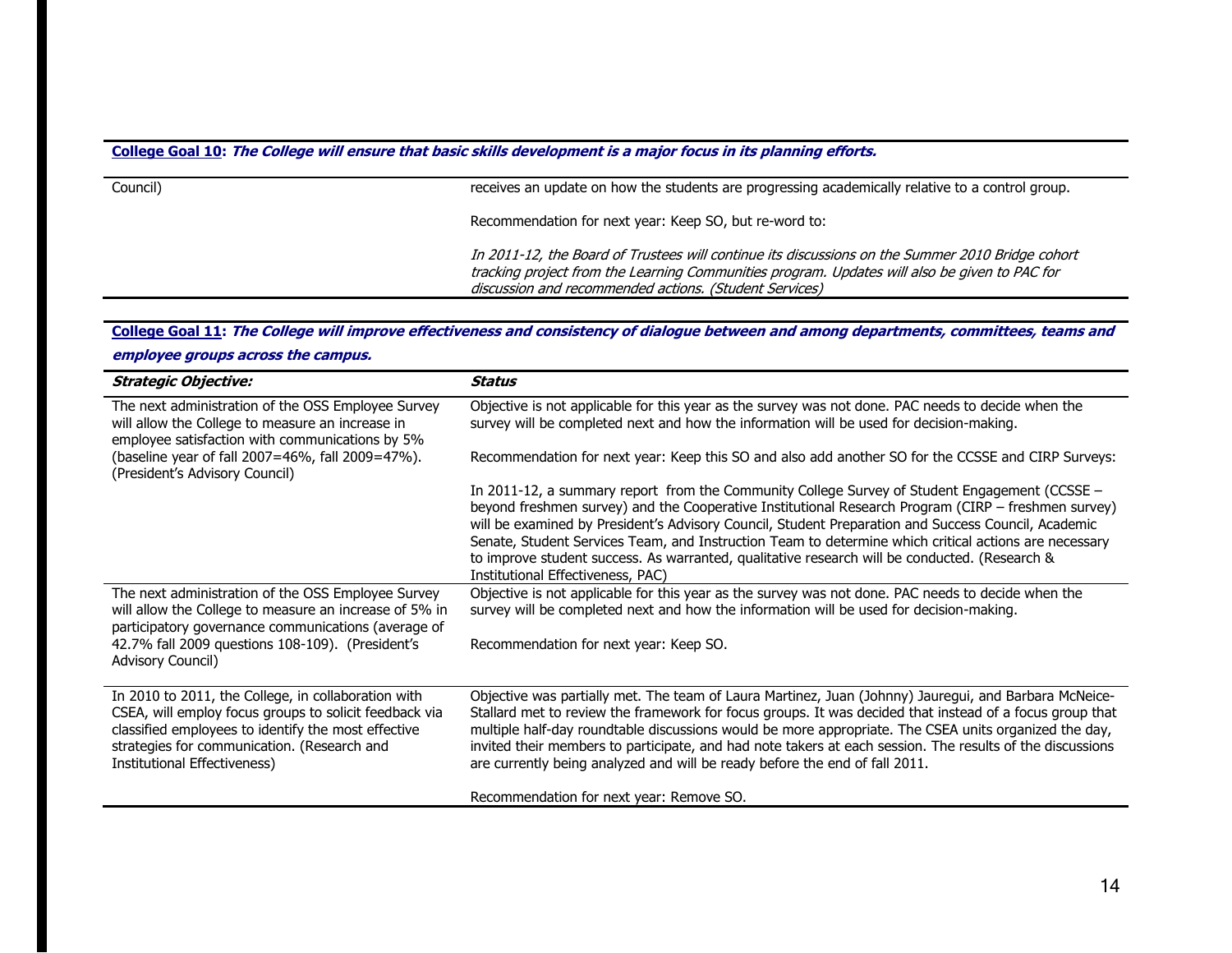| During the next evaluation of the PIE process, there    | Objective was not met. In 20010-11, 50.8% of classified employees indicated that they had been invited     |
|---------------------------------------------------------|------------------------------------------------------------------------------------------------------------|
| will be a 10% point increase in classified employees    | to be part of their unit/department's PIE process while in the previous year it was 44.1%. A 10%           |
| who indicate that they were invited (i.e., asked) to be | increase was not achieved.                                                                                 |
| part of the PIE process (baseline year 2009 to 2010 of  |                                                                                                            |
| 44.1%). (Institutional Effectiveness Committee)         | Recommendation for next year: Keep same SO.                                                                |
| In 2010 to 2011, there will be a 10% point increase in  | Objective not met. In 2010-11, only 31.5% of classified said that they had been invited to participate $-$ |
| classified employees who indicate receiving a copy of   | below (and not above) what was noted last year.                                                            |
| the PIE report (baseline year 2009 to 2010 of 36.9%).   |                                                                                                            |
| (Institutional Effectiveness Committee)                 | Recommendation for next year: Keep same SO.                                                                |

**College Goal 12: The College will engage students in activities and programs designed to increase their term-to-term enrollment (i.e.** 

**persistence).** 

| <b>Strategic Objectives:</b>                                                                             | Status                                                                                                                                                                                                                                                                                                                                                                                                                                                                                                                                                                                                                                                                                                                                                                                                                                                                                                                                                                                                                                                                                                                                             |
|----------------------------------------------------------------------------------------------------------|----------------------------------------------------------------------------------------------------------------------------------------------------------------------------------------------------------------------------------------------------------------------------------------------------------------------------------------------------------------------------------------------------------------------------------------------------------------------------------------------------------------------------------------------------------------------------------------------------------------------------------------------------------------------------------------------------------------------------------------------------------------------------------------------------------------------------------------------------------------------------------------------------------------------------------------------------------------------------------------------------------------------------------------------------------------------------------------------------------------------------------------------------|
| Student Preparation and Success Council will research<br>and evaluate current campus efforts to address  | Objective is ongoing.                                                                                                                                                                                                                                                                                                                                                                                                                                                                                                                                                                                                                                                                                                                                                                                                                                                                                                                                                                                                                                                                                                                              |
| persistence. (Student Preparation and Success Council)                                                   | The SPS&C received presentations about the CCSSE (Community College Survey of Student<br>Engagement) and the CIRP (Cooperative Institutional Research Project -- "Freshmen Survey") and made<br>suggestions to amend and add institutional questions in order to gain more insights about students'<br>thoughts and experiences related to student success. The Council also reviewed data related to the<br>numbers of certificates and degrees earned by students in various majors/departments over time,<br>transfer data and studied the Literature Review paper on Persistence written by Barbara McNeice-<br>Stallard. Additionally, the Council completed the following actions in order to address persistence-<br>related issues: Approved the Textbook Task Force recommendations; approved the Counseling<br>Intervention Pilot Plan (related to students repeating courses in English and math); and approved the<br>Multiple Measures Survey submitted by the Assessment and Matriculation Committee. The Council also<br>supported the professional development training on diversity sponsored by the Student Equity<br>Committee. |
|                                                                                                          | Recommendation for next year: Keep the same SO.                                                                                                                                                                                                                                                                                                                                                                                                                                                                                                                                                                                                                                                                                                                                                                                                                                                                                                                                                                                                                                                                                                    |
| Student Preparation and Success Council will develop a<br>strategic plan to connect students with campus | Objective is ongoing.                                                                                                                                                                                                                                                                                                                                                                                                                                                                                                                                                                                                                                                                                                                                                                                                                                                                                                                                                                                                                                                                                                                              |
| resources and support services. (Student Preparation<br>and Success Council)                             | In conjunction with the Basic Skills Committee, the Council planned and conducted a college-wide<br>Student Success Conference attended by over 60 faculty, administrators, staff and students. The<br>purpose for the conference was met in that participants worked to define student success and to<br>prioritize goals and approaches in the development of a Student Success Plan. The Academic Senate<br>received the report from the Student Success Conference and approved the further development of a                                                                                                                                                                                                                                                                                                                                                                                                                                                                                                                                                                                                                                   |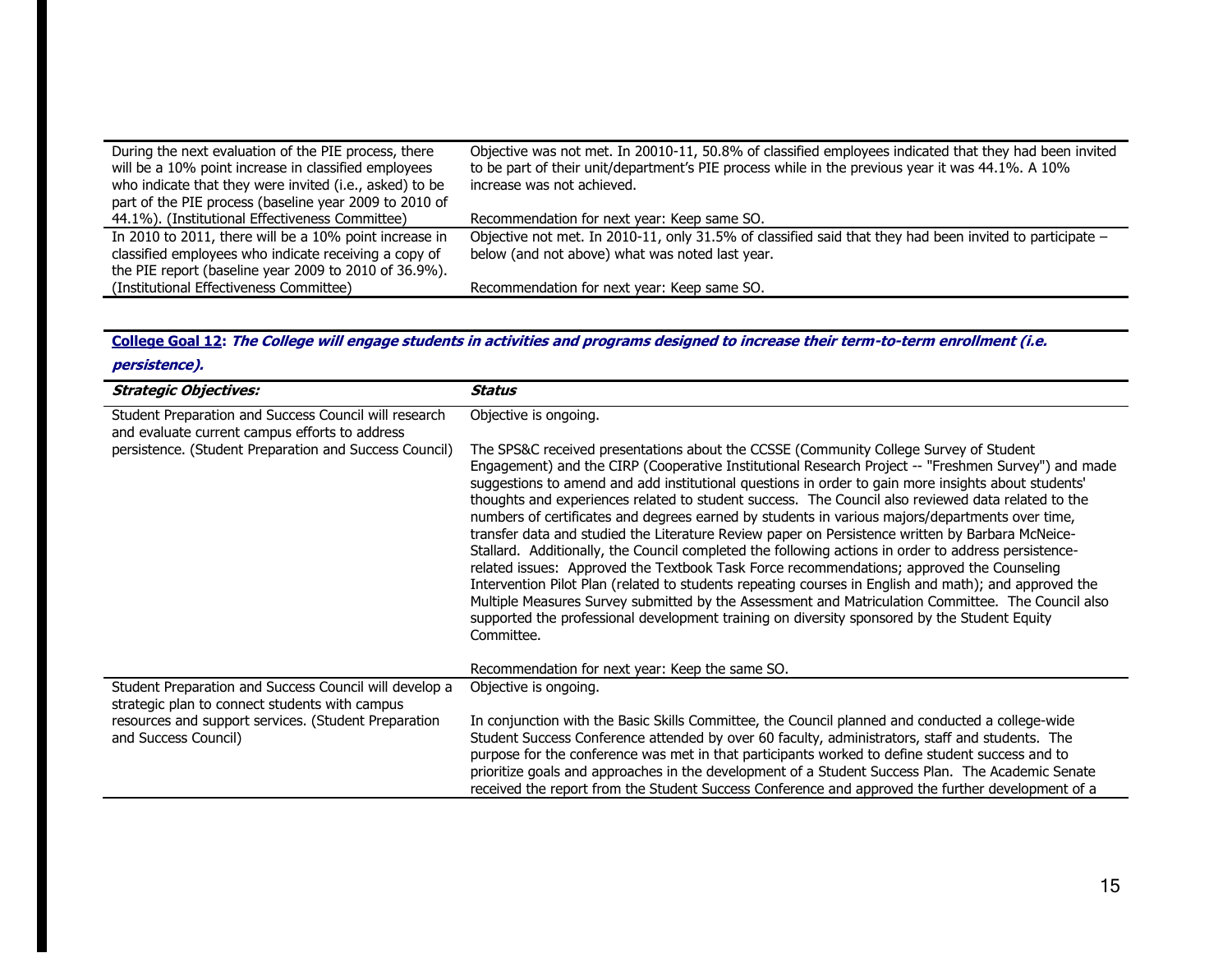Student Success Plan in the 2011-12 academic year. Additionally, the Council developed and forwarded for approval by the Senate and the Board of Trustees, BP 5000 on Student Success.

Recommendation for next year: Edit SO as noted below:

 Student Preparation and Success Council will recommend changes to campus efforts to address student engagement and persistence.

Recommendation for next year: New SO:

 70% of students enrolled in the 2011 Summer Bridge Program will complete six or more units in the spring of 2012. (Student Services)

| <u>College Goal 15</u> : The College Will improve integration of Campus-Wide planning activities.                                   |                                                                                                                                                                                                                                                                                                                                                                                                                                                                                                                                                                                                                                                                                                                                                                                                           |
|-------------------------------------------------------------------------------------------------------------------------------------|-----------------------------------------------------------------------------------------------------------------------------------------------------------------------------------------------------------------------------------------------------------------------------------------------------------------------------------------------------------------------------------------------------------------------------------------------------------------------------------------------------------------------------------------------------------------------------------------------------------------------------------------------------------------------------------------------------------------------------------------------------------------------------------------------------------|
| <b>Strategic Objectives:</b>                                                                                                        | Status                                                                                                                                                                                                                                                                                                                                                                                                                                                                                                                                                                                                                                                                                                                                                                                                    |
| During 2010 to 2011, the College will evaluate the<br>effectiveness of the major planning processes on                              | Objective was partially met.                                                                                                                                                                                                                                                                                                                                                                                                                                                                                                                                                                                                                                                                                                                                                                              |
| campus including how managers support classified<br>employees being included in planning efforts.<br>(President's Advisory Council) | The President's Advisory Council met with an extended group (per AP3250) to discuss integrated<br>planning. The evaluations of the day indicated that the group felt more work should be done on<br>evaluation and recommending actions for improvement of integrated planning. PAC will have further<br>expanded meetings with this focus in mind each fall and spring semester to allow for guided discussions<br>that are more action oriented. PAC's re-working of Mt. SAC's Strategic Plan will allow for the inclusion of<br>major planning efforts across the campus and thus the evaluation of those efforts.                                                                                                                                                                                     |
|                                                                                                                                     | The Research and Institutional Effectiveness Department conducted a pre/post-test study of the college<br>managers to determine what they intended to do to include their classified employees in the planning<br>process for program review (aka PIE) and what they actually did. Generally, it is clear that managers<br>value and trust their classified employees and that managers offer many ways for communications and<br>dialogue to occur. The findings from the current managers' study should be aligned with that from the<br>CSEA Communications Summit (report available end of fall 2011) as well as the Post-Accreditation<br>Feedback study to help determine what should be the next steps to improve dialogue with classified<br>employees.<br>Recommendation for next year: Keep SO. |

**College Goal 13: The College will improve integration of campus-wide planning activities.**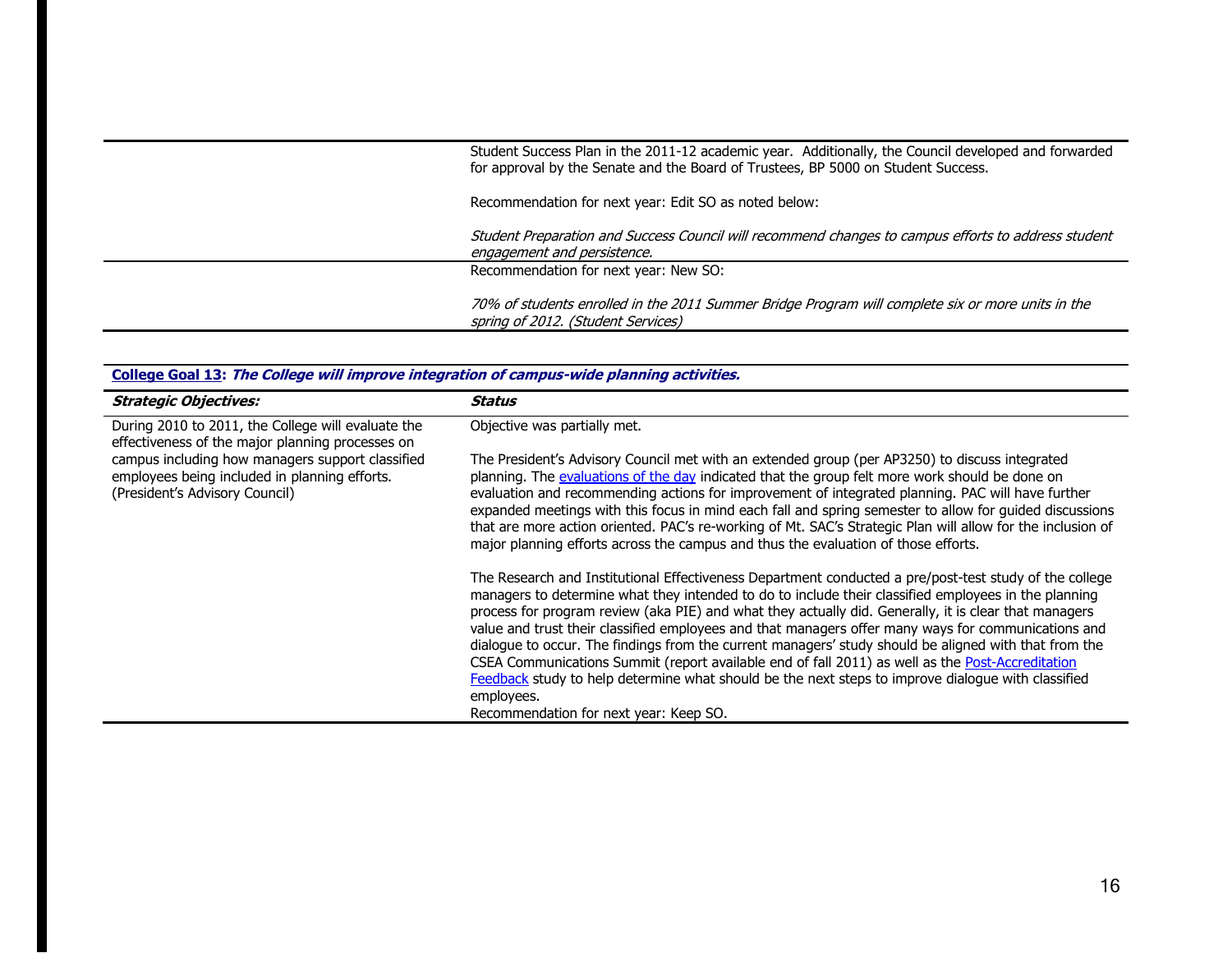# EVALUATION AND CONCLUSION

An evaluation of the Strategic Plan and its outcomes and the processes used to achieve the plan indicated the following:

- Some SOs are becoming yearly as recommended by the departments
- Some SOs are complete.
- Some SOs are complete.<br>Most SOs have been met.
- Departments are still valuing the process of recommending SOs and tracking the actions throughout the year.
- Having tangible, measurable SOs provide a clear direction for whether the college is and what it has achieved.  $\bullet$

 In April 2011, the campus community was asked to suggest SOs for the 2011-12 plan. None were offered. There is a disconnection between the use of and value of the current Strategic Plan and other planning on campus. It is recommended that the 2011 to 2012 Mt. SAC Strategic Plan be aligned with the President's Advisory Council's (PAC's) request that the plan be inclusive of major planning efforts on campus (e.g., Educational Master Plan, Facilities Master Plan, Student Equity Plan, etc.). This new direction will allow the employees to take ownership of the plan and see how plans are integrated and focused on the students and how they are future- and action-oriented. The evaluation of the progress will allow employees to see the evidence of improvement in outcomes and thus the college's success.

The Strategic Plan should be outlined similar to that found at the [College of the Sequoia](http://www.cos.edu/About/Research/Documents/COS%20Strategic%20Plan.pdf)s' Strategic Plan such as follows:

- 
- 
- 3. Major Areas of Focus for College
	- - i. Objectives & Measurable Activities
- 1. College Mission **1. College Mission** 4. Focused Plans (e.g., Facilities Master Plan) with 2. College Vision **Responsibility and Strategic Plan Assigned Objectives** 
	- 5. Unit Plans Assigned a Strategic Plan Objective & Objectives a. Related College Goals<br>
	i. Objectives & Measurable Activities<br>
	6. Glossary of Terms<br>
	i. Objectives & Measurable Activities<br> **6. Glossary of Terms** 
		-

 For example, an area of emphasis is Student Access that is defined as "good student access means that students can easily apply and register for classes and receive respectful, friendly, and timely support, from their first contact with COS through completion of their educational program, and all district facilities are easily accessible." A goal under Student Access is to "Enhance institutional access through technology." The related objective is to "Keep the website updated with current information for each semester." The Measurable Outcome is that "Information on the COS website will be kept current and updated within 30 days of changes made by any area of the college based on a monitoring report submitted semiannually by the website manager." The final evaluative piece would be a yearly monitoring of how well the college was meeting its measurable objectives (e.g., progress report on quantitative and qualitative data). The next expanded PAC meeting for integrated planning (November 2, 2011) will be used to debut this comprehensive plan and outline how the Institutional Effectiveness Committee will be collaborating on its creation and monitoring.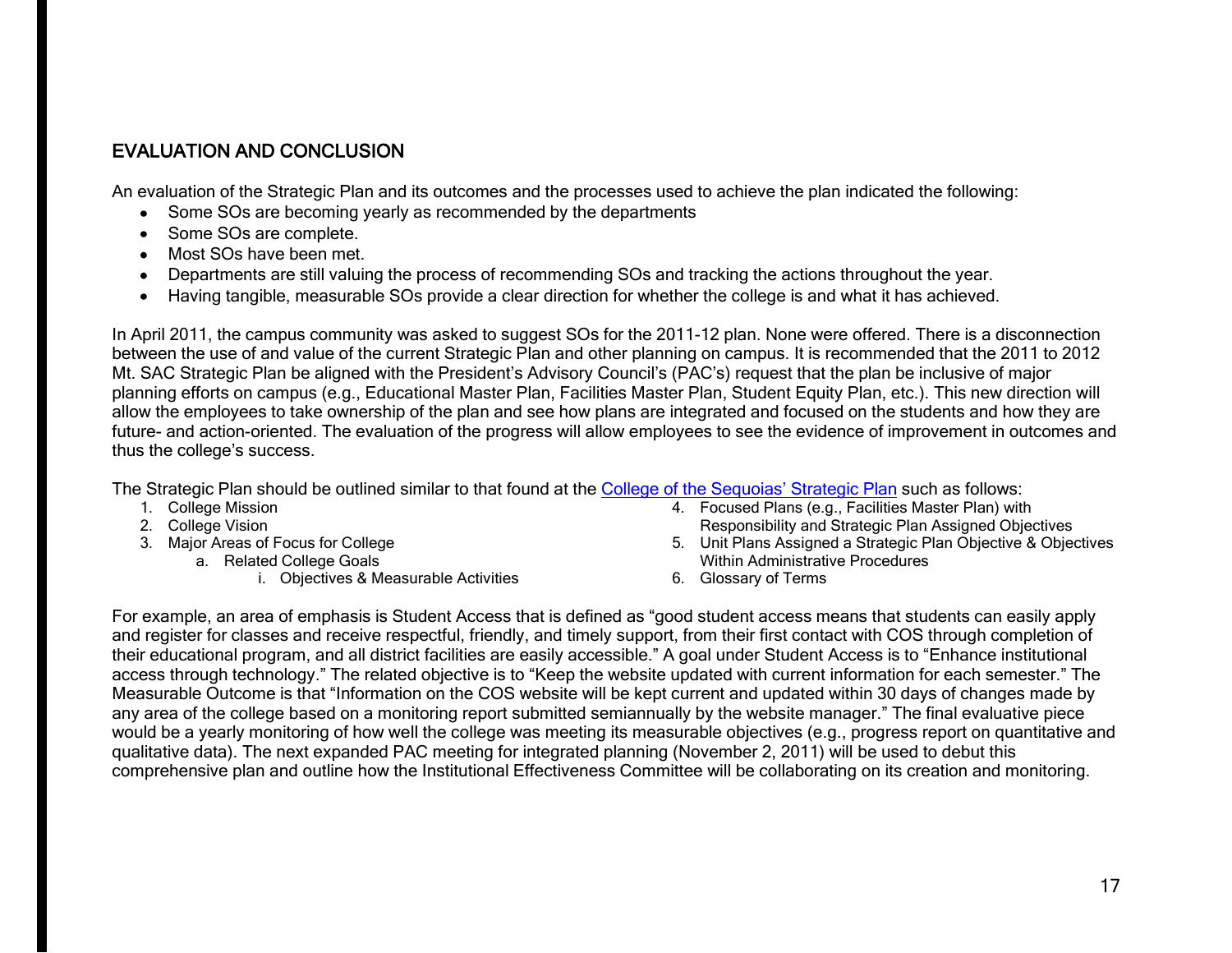

18 **Mission** ● **Master & Supporting Plans** ● **College Goals & Strategic Objectives** ● **PIE Summaries**